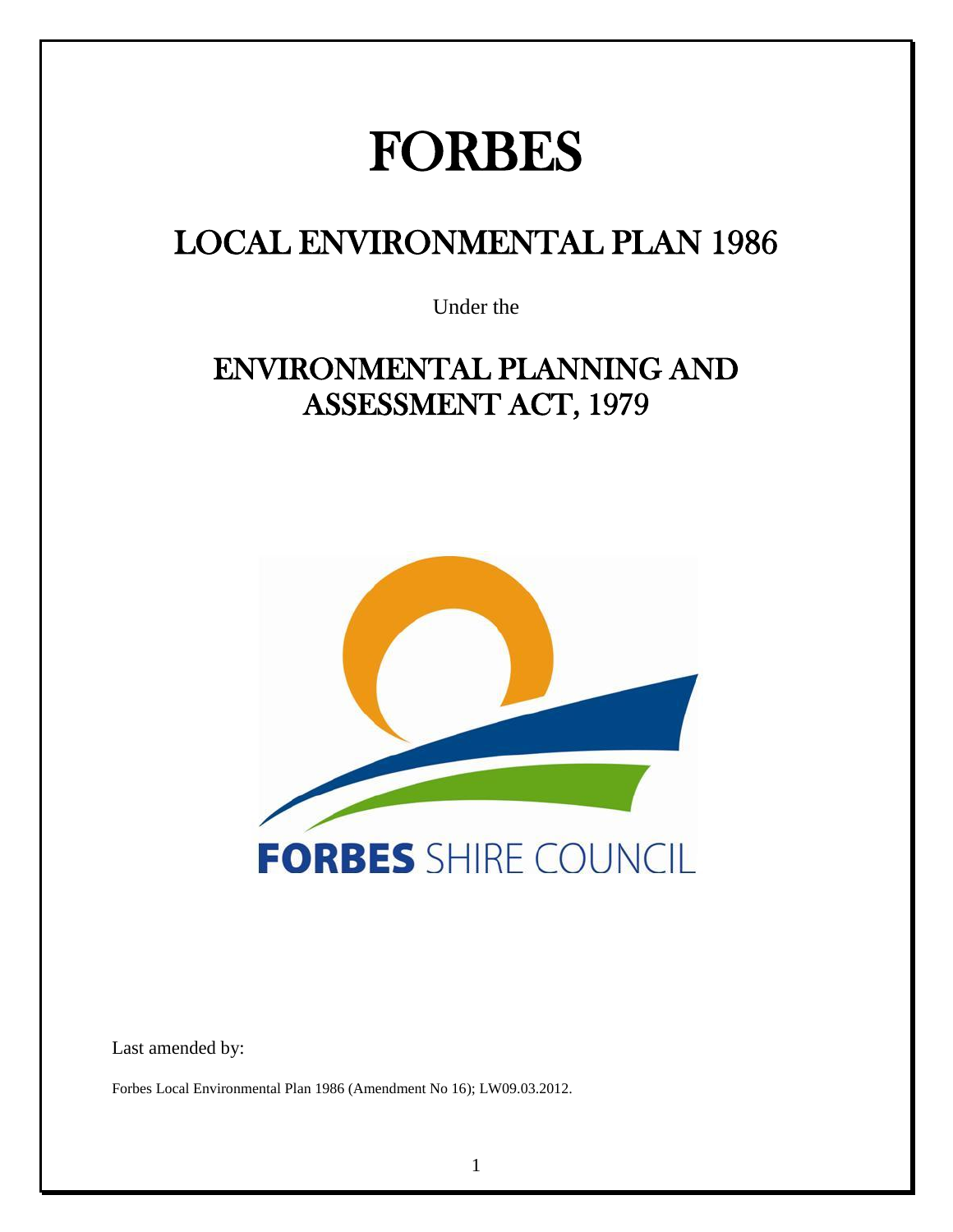### **ENVIRONMENTAL PLANNING AND ASSESSMENT ACT, 1979**

### **FORBES LOCAL ENVIRONMENTAL PLAN 1986**

### **Part 1 - Preliminary**

#### **Citation**

1. This plan may be cited as "*Forbes Local Environmental Plan 1986*".

#### **Aims, objectives etc**

- 2. (1) The general aims of this plan are:
	- (a) to repeal the existing local planning controls which apply to the land shown on the map and to replace those controls with a single local environmental plan;
	- (b) to simplify the general restrictions on development by keeping to a minimum the number of zones into which the land is divided;
	- (c) to give the council the greatest possible flexibility and the maximum responsibility for environmental planning by creating only a broad framework of controls and leaving the more detailed provisions relating to matters of significance only for local environmental planning to be contained in development control plans made by the Council; and
	- (d) to maintain the opportunity for public involvement and participation in environmental planning and assessment by encouraging the use of development control plans to supplement the broad controls in this plan.
	- (2) The particular aims of this plan are
		- (a) to divide land into zones referred to in clause 8 and to achieve in respect of land within each of those zones the objectives specified in the Table to clause 9;
		- (b) to encourage the Council to make development control plans regulating the carrying out of development permitted in Zone No. 4 (a) for example -
			- (i) by restricting the carrying out of that development to a specified area within the zone; or
			- (ii) by fixing standards or specifying requirements in respect of any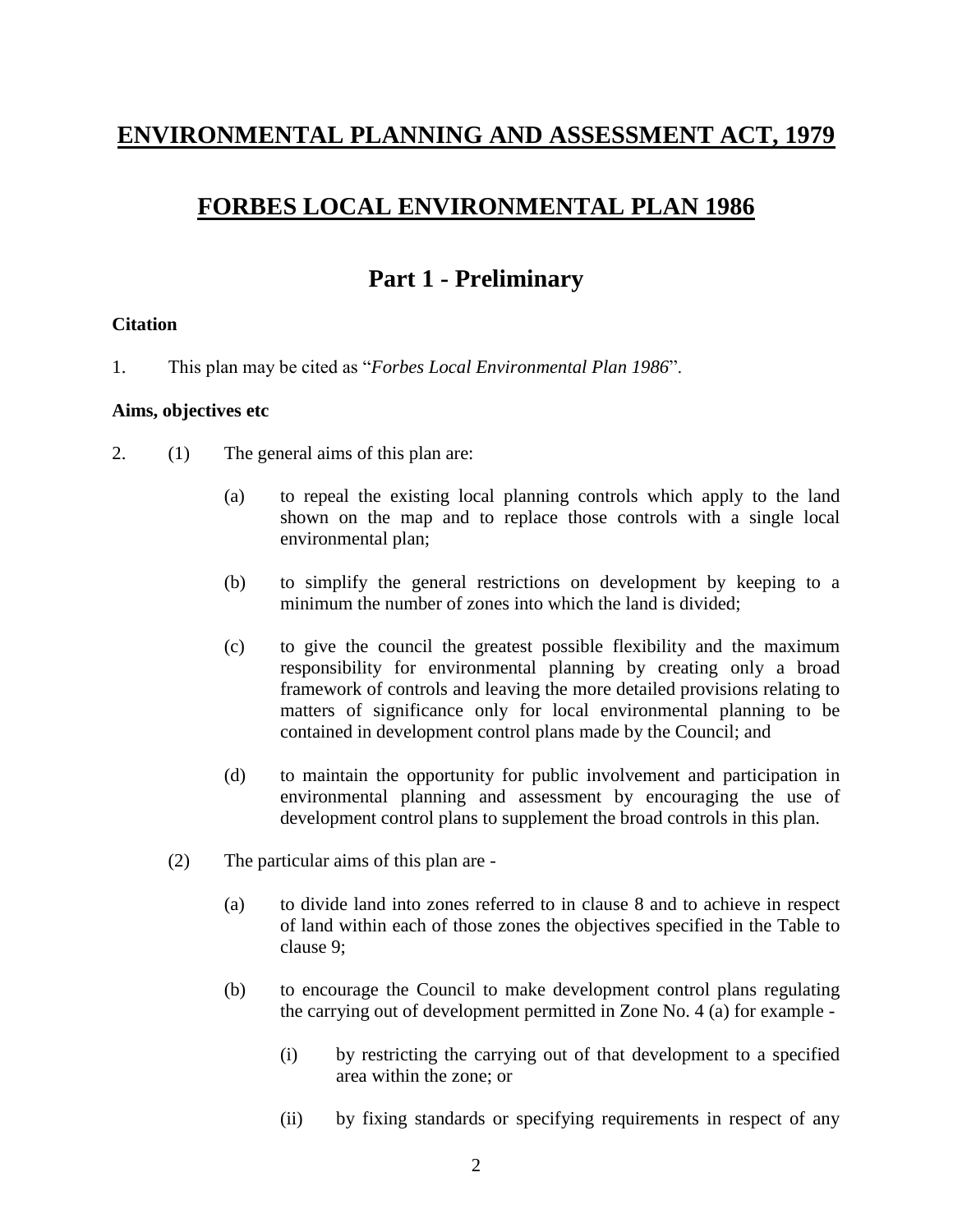aspect of that development;

- (c) to ensure that development is carried out in such a way as to allow the economic and efficient provision of public services and amenities;
- (d) to identify the Central Business District as the commercial and retail focus of the Shire and to allow for its expansion and redevelopment as and when it is required;
- (e) to promote Forbes as a tourist base and a centre for sporting and leisure facilities;
- (f) to further develop the road hierarchy to allow for the efficient and safe movement of traffic throughout the urban area;
- (g) to facilitate access to the floodplain of the Lachlan River by the upgrading of rural roads close to the urban area;
- (h) to reduce the incidence of damage on flood liable lands within the urban and fringe areas by restricting development in the flood plain and the floodways, which generally include the 1 in 20 year flood area- especially the Lake Forbes and Lawler/Renfree Streets floodways; and
- (i) to encourage the preparation of development control plans to control development in the Lake Forbes and Lawler/Renfree Street floodways and on flood liable land throughout the urban area.

### **Land to which this plan applies**

3. This plan applies to all land within the Shire of Forbes as shown on the maps.

### **Relationship to other environmental planning instruments**

- 4. This plan repeals:
	- (a) *Interim Development Order No. 1--Municipality of Forbes*;
	- (b) *Interim Development Order No. 1--Shire of Jemalong;* and
	- (c) Forbes Local Environmental Plan No's. 1 and 2.

#### **Interpretation**

5. (1) In this plan, except in so far as the context or subject-matter indicates or requires-

**"animal boarding establishment"** means a place used for the boarding, care or minding and breeding of domestic pets and animals;

**"appointed day"** means 19 January 1973;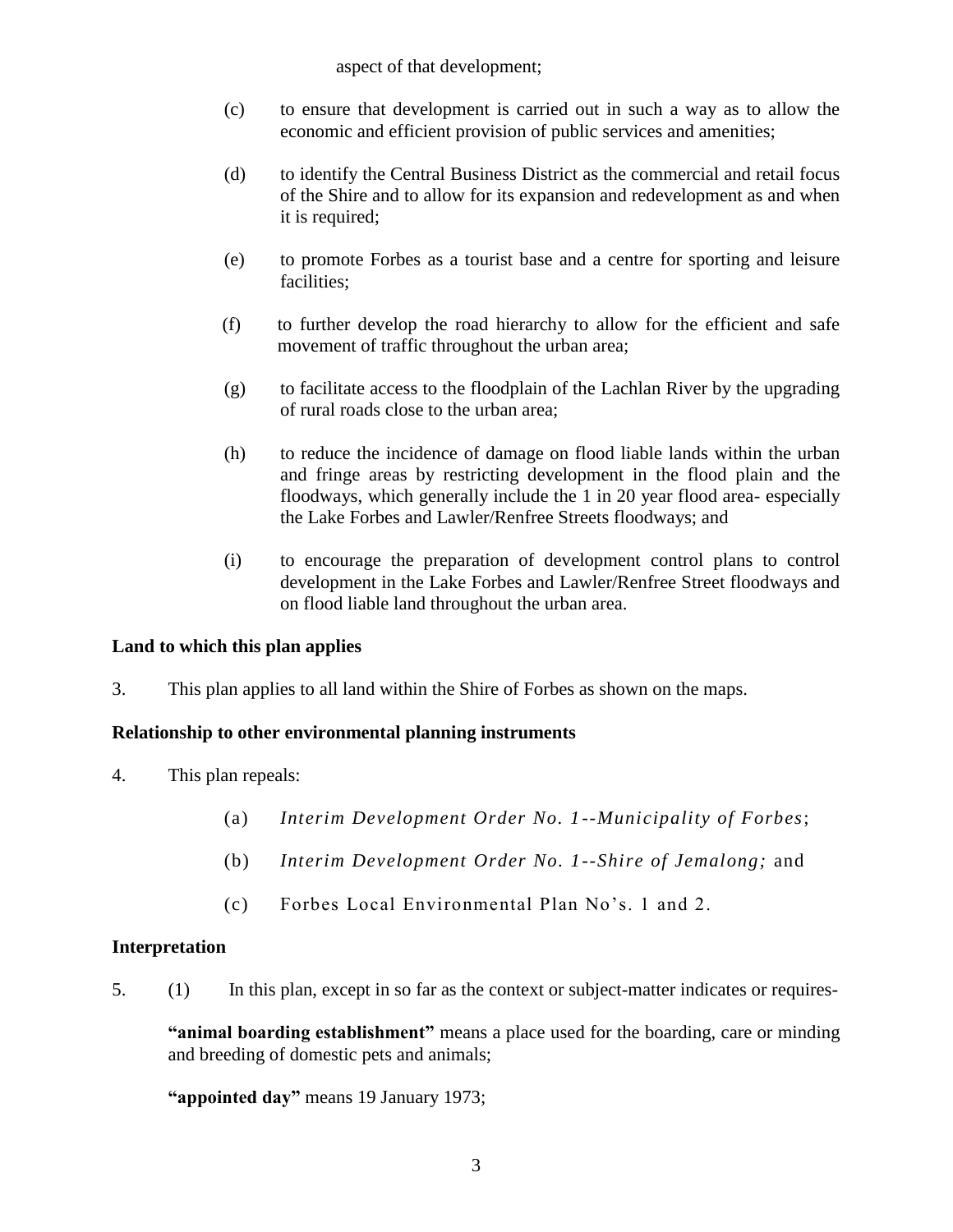**"builder's yard"** means a building or place used for the storage of plant, equipment or other materials used in the building trade but does not include a bulk store, a junkyard or a workshop;

**"bulky goods premises"** means a building or place the principal purpose of which is the sale, hire or display of bulky goods, being goods that are of such size or weight as to require:

- (a) a large area for handling, display or storage, and
- (b) direct vehicular access to the site of the building or place by members of the public for the purpose of loading or unloading such goods into or from their vehicles after purchase or hire,

and including goods such as floor and window supplies, furniture, household electrical goods, equestrian supplies and swimming pools, but does not include a building or place used for the sale of food stuffs or clothing unless their sale is ancillary to the sale or hire or display of bulky goods;

**"caravan park"** means land used for the accommodation of caravans or other movable dwellings within the meaning of section 288A of the *Local Government Act 1919*;

**"cluster development"** means the erection, on a single allotment of land of more than 1 dwelling-house, but does not include the erection of a dwelling-house on such an allotment where that dwelling-house is intended to replace entirely an existing dwellinghouse on that allotment;

**"community centre"** means a building or place owned, leased or sub-leased by the Council and used to provide facilities comprising or relating to any one or more of the following:

- (a) public libraries;
- (b) public health services;
- (c) rest rooms;
- (d) meeting rooms;
- (e) indoor recreation;
- (f) child minding; or
- (g) any other like facility;

**"Council"** means the Council of the Shire of Forbes;

**"Demolition"** includes the damaging, destroying pulling down or removal of a building, structure or work in whole or part;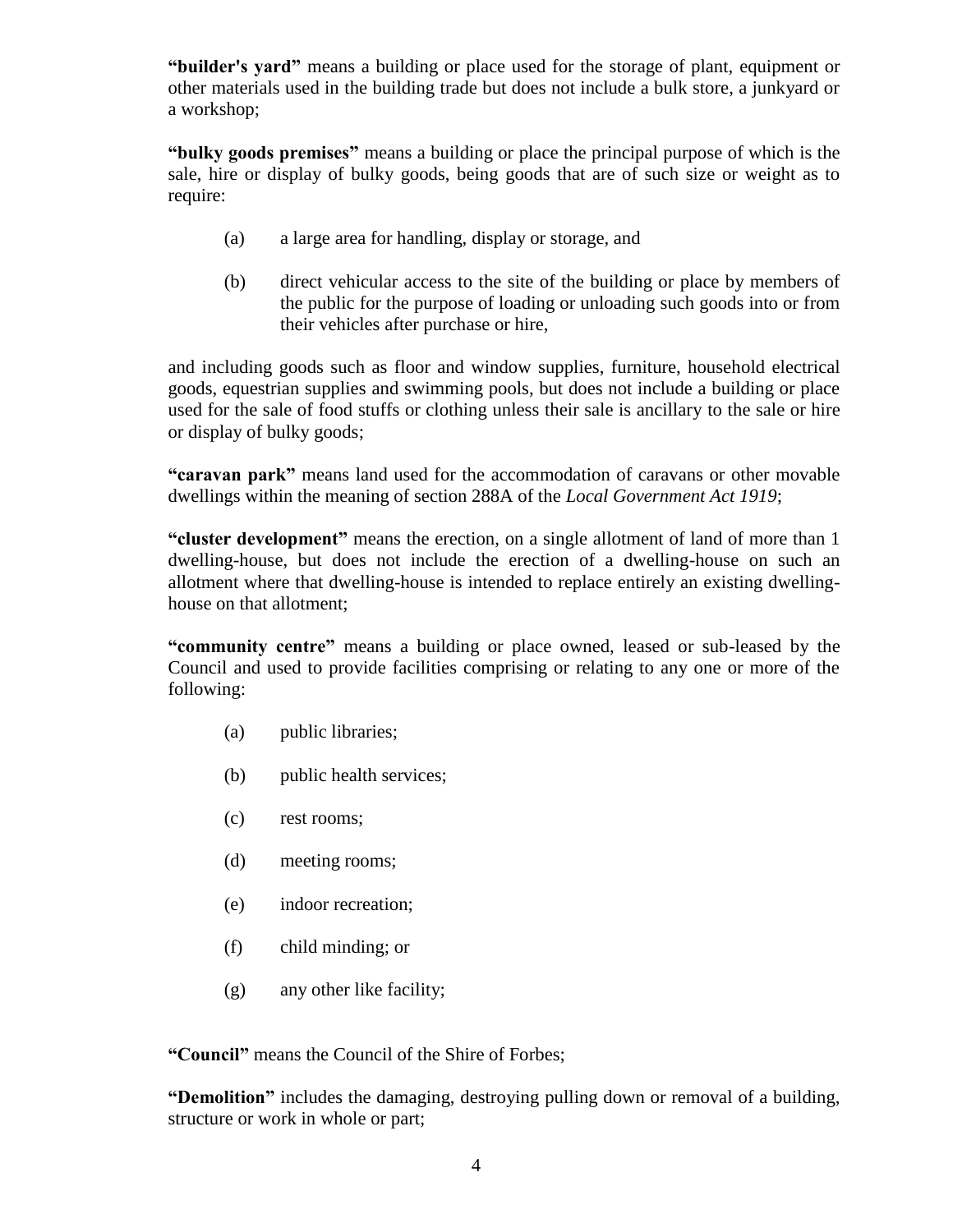**"flood liable land** means land designated as a "flood plain" by the Water Resources Commission under section 166 (1) of the *Water Act 1912* , and includes the land shown hatched on sheet 1 of the map";

**"floodway"** means the area where the main flood waters pass when floods occur;

**"grain transport depot"** means a building, place or structure used for the principal purpose of storage and bulk handling of grain or fertiliser for transport by road and includes facilities for the loading and unloading of vehicles used to transport those goods and for the parking, servicing and repair of those vehicles;

**"motor showroom"** means a building or place used for the display or sale of motor vehicles, agricultural machinery, caravans or boats, whether or not motor vehicle accessories, agricultural machinery accessories, caravan accessories of boat accessories are sold, or displayed, or both, therein or thereon;

**"parcel"** in relation to land, means any area of adjoining or adjacent land held in the same ownership;

**"professional and commercial chambers"** means a room or number of rooms or chambers being part of a dwelling-house or other building which is used by one or more professionally qualified practitioners;

**"professionally qualified practitioner"** means a person engaged in a profession or occupation listed in Schedule 1 or a person engaged in a profession or occupation that is, in the opinion of the Council, similar to one so listed;

**"recreation area"** means:

- (a) a children's playground;
- (b) an area used for sporting activities or sporting facilities;
- (c) an area used by the Council to provide recreational facilities for the cultural or intellectual welfare of the community; and
- (d) an area used by a body of persons associated together for the purposes of the physical, cultural or intellectual welfare of the community to provide recreational facilities for those purposes;

but does not include a racecourse or showground;

**"rural residential allotment"** means a parcel of land within Zone No. 1 (c);

**"shire"** means the Shire of Forbes;

**"special home activity"** means the combined development of a dwelling-house and a light industry;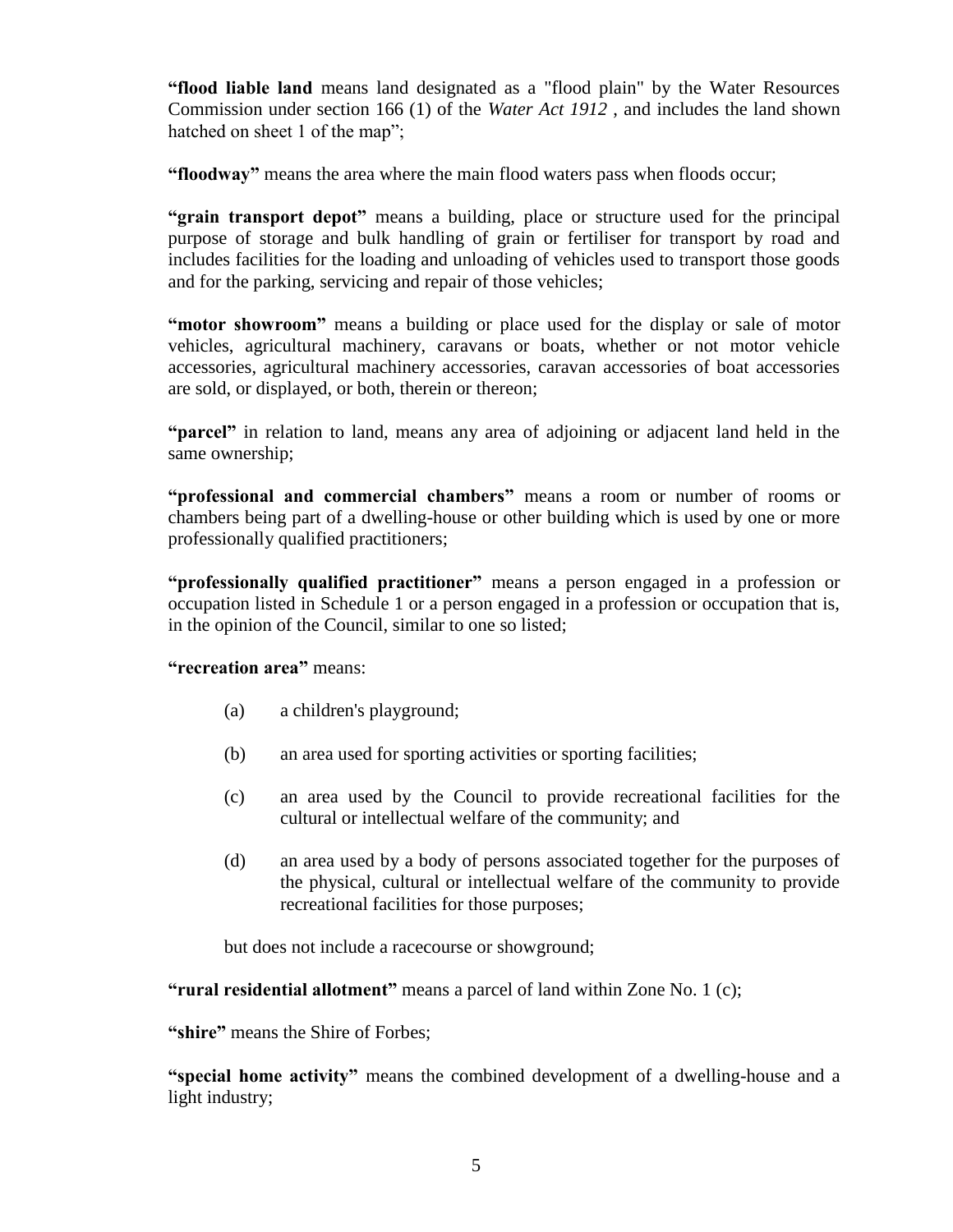**"stock home"** means a building or place where animals are bred, trained or accommodated and nurtured for gain or reward except in relation to the use of land for the purposes of agriculture;

**"the map"** means the map marked " *Shire of Forbes Local Environmental Plan* " as amended by the maps marked as follows;

*Forbes Local Environmental Plan 1986 (Amendment No. 2)*

*Forbes Local Environmental Plan 1986 (Amendment No. 4)*

*Forbes Local Environmental Plan 1986 (Amendment No. 5)*

*Forbes Local Environmental Plan 1986 (Amendment No. 6)*

*Forbes Local Environmental Plan 1986 (Amendment No. 8)*

*Forbes Local Environmental Plan 1986 (Amendment No. 9)*

*Forbes Local Environmental Plan 1986 (Amendment No. 11)*

*Forbes Local Environmental Plan 1986 (Amendment No. 15)*

- (2) In this plan, except in so far as the context or subject-matter otherwise indicates or requires, a reference -
	- (a) to a map, is a reference to a map deposited in the office of the Council; and
	- (b) to land within a zone specified in the Table to clause 9, is a reference to land shown on the map in the manner indicated in clause 8 as the means of identifying land of the zone is so specified; and
	- (c) to a building or place used for a purpose includes a reference to a building or place intended to be used for that purpose.
- (3) Notes in this plan do not form part of this plan.

#### **Adoption of Model Provisions**

6. The *Environmental Planning and Assessment Model Provisions 1980* , except for the definitions of "**map"** , "**motor showroom"** and "**professional consulting room"** in clause 4 (1) and clauses 29 and 36 are adopted for the purposes of this plan.

#### **Consent authority**

7. The Council shall be the consent authority for the purposes of this plan.

----------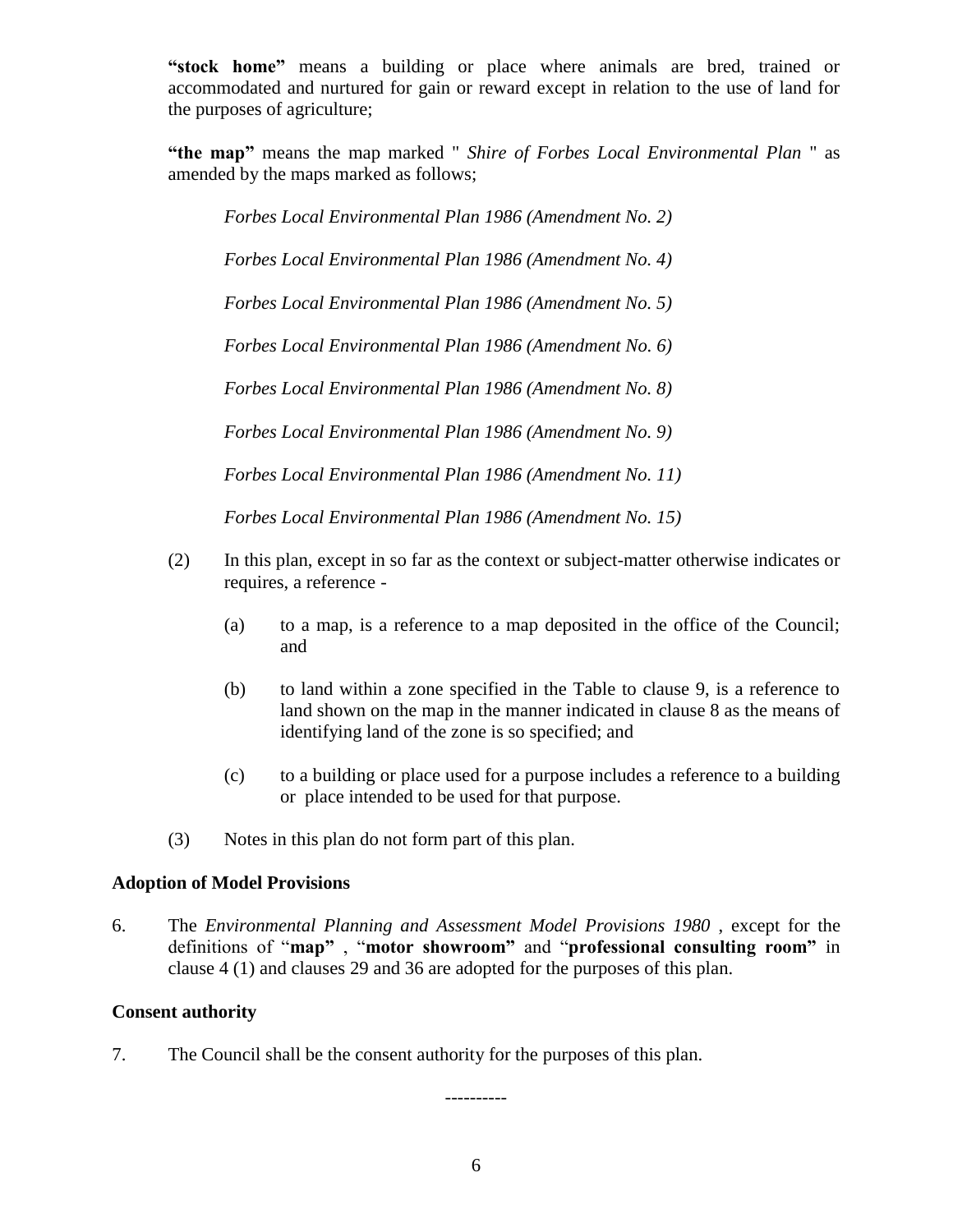### **Part 2 - General Restriction on Development of Land**

#### **Zones indicated on the map**

8. For the purposes of this plan, land to which this plan applies shall be within a zone specified hereunder if the land is shown on the map in the manner specified hereunder in relation to that zone:

Zone No. 1 (a) (Rural Zone) - numbered and lettered "1 (a)";

Zone No. 1 (c) (Rural Residential Zone) - numbered and lettered "1 (c)";

Zone No. 2 (a) (Residential Zone) - numbered and lettered "2 (a)";

Zone No. 2 (b) (Special Home Activities Zone) - numbered and lettered "2 (b)";

Zone No. 2 (v) (Village Zone) - numbered and lettered "2 (v)";

Zone No. 3 (a) (Business Zone) - numbered and lettered "3 (a)";

Zone No. 4 (a) (Industrial Zone) - numbered and lettered "4 (a)";

Zone No. 5 (a) (Special Uses (Schools, etc) Zone) - numbered and lettered "5 (a)";

Zone No. 5 (b) (Special Uses (Railways) Zone) - numbered and lettered "5 (b)";

Zone No. 6 (a) (Public Open Space (Existing Recreation) Zone) - numbered and lettered "6 (a)";

Zone No. 6 (b) (Private Open Space (Private Recreation) Zone) - numbered and lettered "6 (b)";

Zone No. 7 (Environment Protection (Floodway) Zone) - numbered and lettered "7".

#### **Zone objectives and development control table**

- 9. (1) The objectives of a zone are set out in the Table to this clause under the heading "Objectives of zone" appearing in the matter relating to the zone.
	- (2) Except as otherwise provided by this plan, in relation to land within a zone specified in the Table to this clause, the purposes (if any) for which;
		- (a) development may be carried out without development consent;
		- (b) development may be carried out only with development consent; and
		- (c) development is prohibited;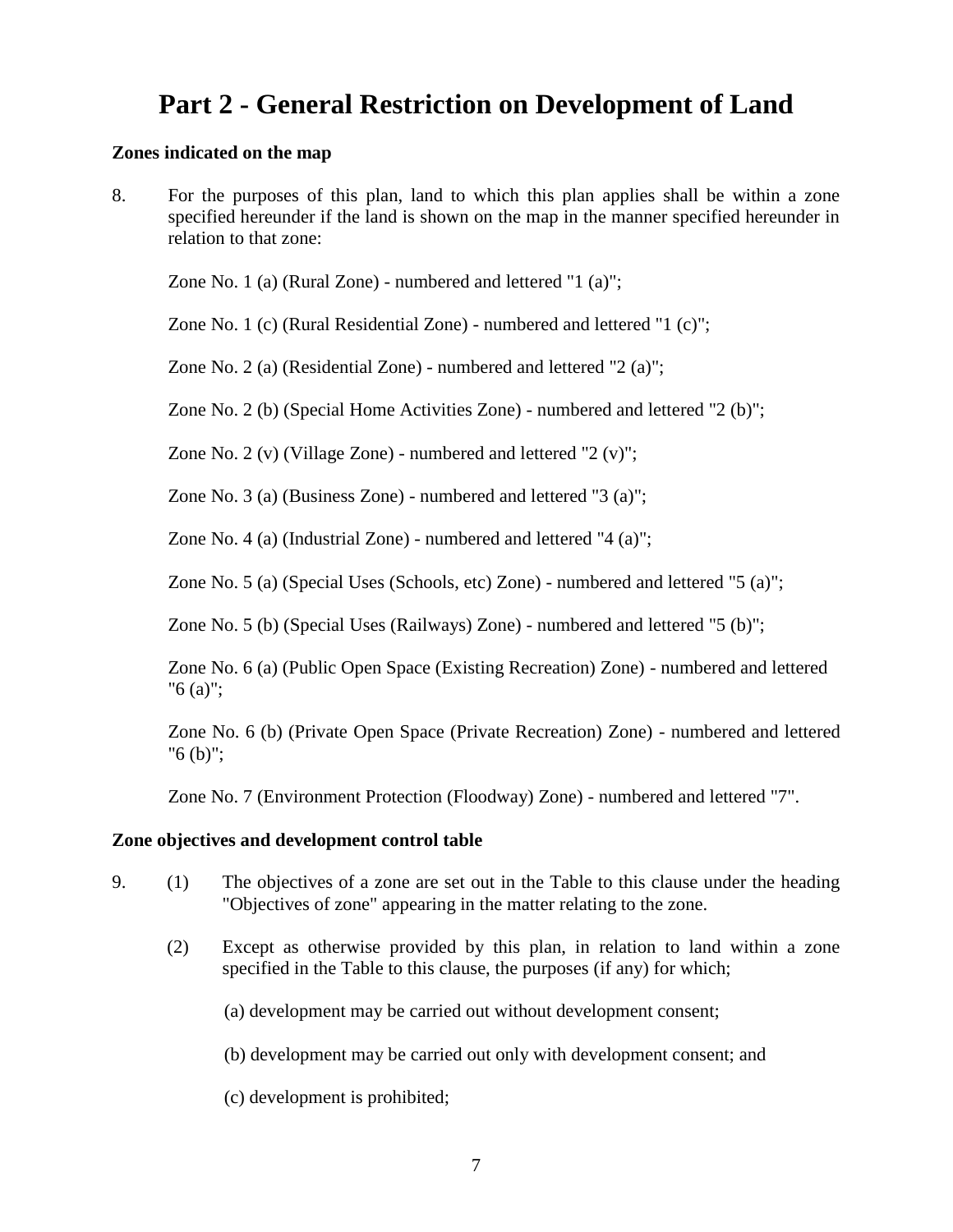are specified under the headings "Without development consent", "Only with development consent" and "Prohibited", respectively, appearing in the matter relating to that zone.

(3) Except as otherwise provided by this plan, the Council shall not grant consent to the carrying out of development on land to which this plan applies unless the Council is of the opinion that the carrying out of the development is consistent with the objectives of the zone within which the development is proposed to be carried out.

#### **Table**

#### **Zone No. 1 (a) (Rural Zone)**

#### **1 Objectives of zone**

.

The objectives of this zone are -

- (a) to continue the existing rural zoning; and
- (b) to promote the maintenance of quality rural land for continued agricultural use.

#### **2 Without development consent**

Agriculture (other than feed lots, poultry farms or pig keeping establishments); animal boarding establishments; forestry; landscaping and gardening.

#### **3 Only with development consent**

Any purpose other than a purpose included in Item 2 or 4 of the matter relating to this zone.

#### **4 Prohibited**

Boarding houses; bulky goods premises; motor showrooms; professional and commercial chambers; public buildings; residential flat buildings; shops (including shops listed in Schedule 2).

#### **Zone No. 1 (c) (Rural Residential Zone)**

#### **1 Objectives of zone**

The objectives of this zone are -

(a) to enable development for the purposes of rural residential living to be carried out on land which is suitable for use for those purposes and is not of prime agricultural value; and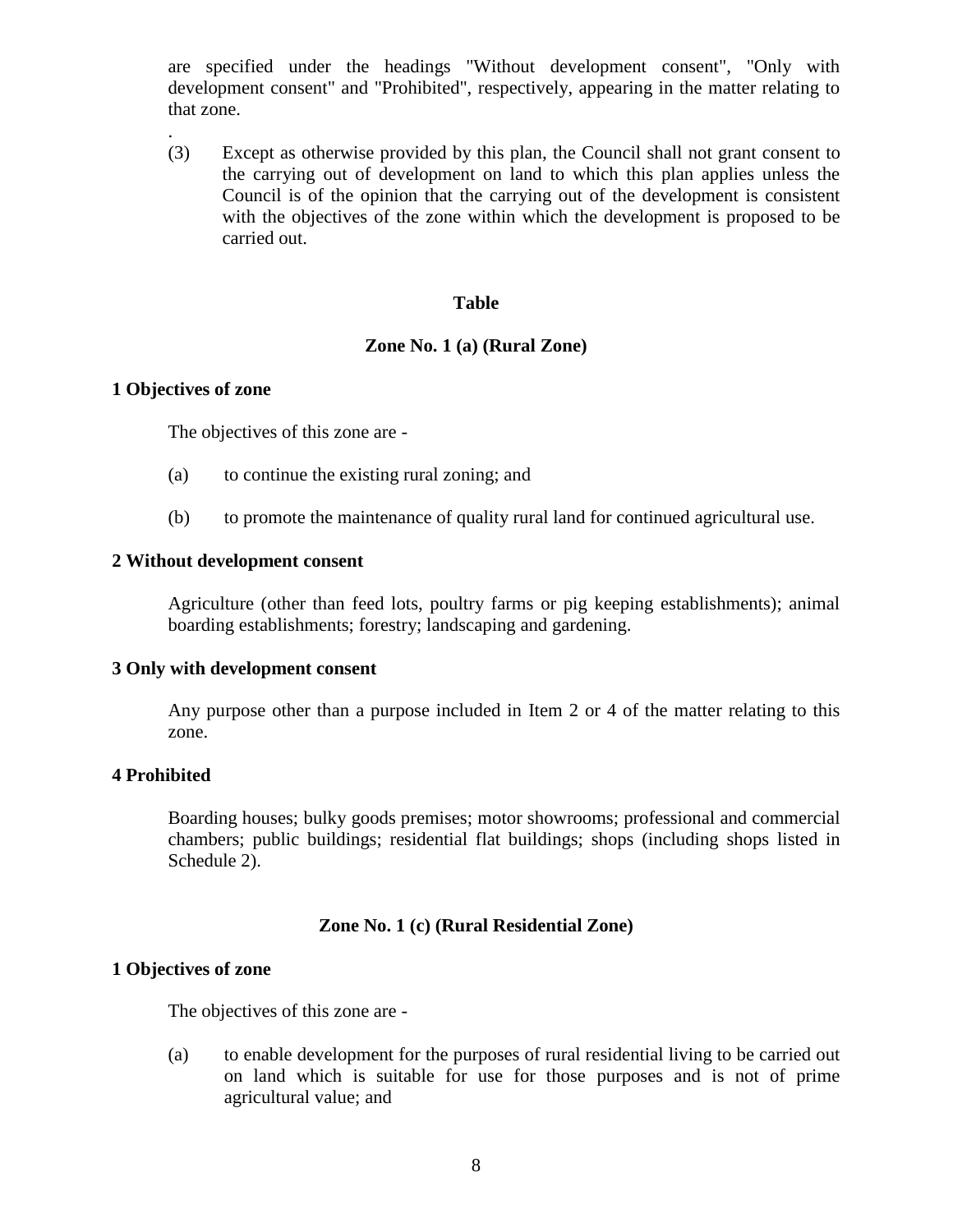(b) to enable other forms of development to be carried out on land within the zone if they are in keeping with the rural character of the locality and are compatible with the existing or likely future rural residential allotments.

#### **2 Without development consent**

Agriculture (other than feed lots, poultry farms or pig keeping establishments); landscaping and gardening; public open spaces; public recreation areas.

#### **3 Only with development consent**

Any purpose other than a purpose included in item 2 or 4 of the matter relating to this zone.

#### **4 Prohibited**

Abattoirs; boarding houses; builders' yards; bulk stores; bulky goods premises; bus depots; car repair stations; caravan parks; commercial premises used in conjunction with industry and situated on the land on which such industry is conducted; feedlots; gas holders; generating works; hotels; industries; institutions; junk yards; light industries; liquid fuel depots; motor showrooms; professional and commercial chambers; public buildings; racecourses; recreation establishments; recreation facilities; refreshment rooms; residential flat buildings; sawmills; service stations; shops (including shops listed in schedule 2); special home activities; taverns; transport terminals; warehouses.

#### **Zone No. 2 (a) (Residential Zone)**

#### **1 Objectives of zone**

The Objectives of this zone are -

- (a) to set aside land to be used for the purposes of housing and associated facilities;
- (b) to allow all forms of housing to take place anywhere within the zone; and
- (c) to allow development for purposes other than housing within the zone only if it does not detrimentally effect the character or amenity of the locality.

#### **2 Without Development Consent**

Landscaping; gardening.

#### **3 Only with development consent**

Any purpose other than a purpose included in item 2 or 4 of the matter relating to this zone.

#### **4 Prohibited**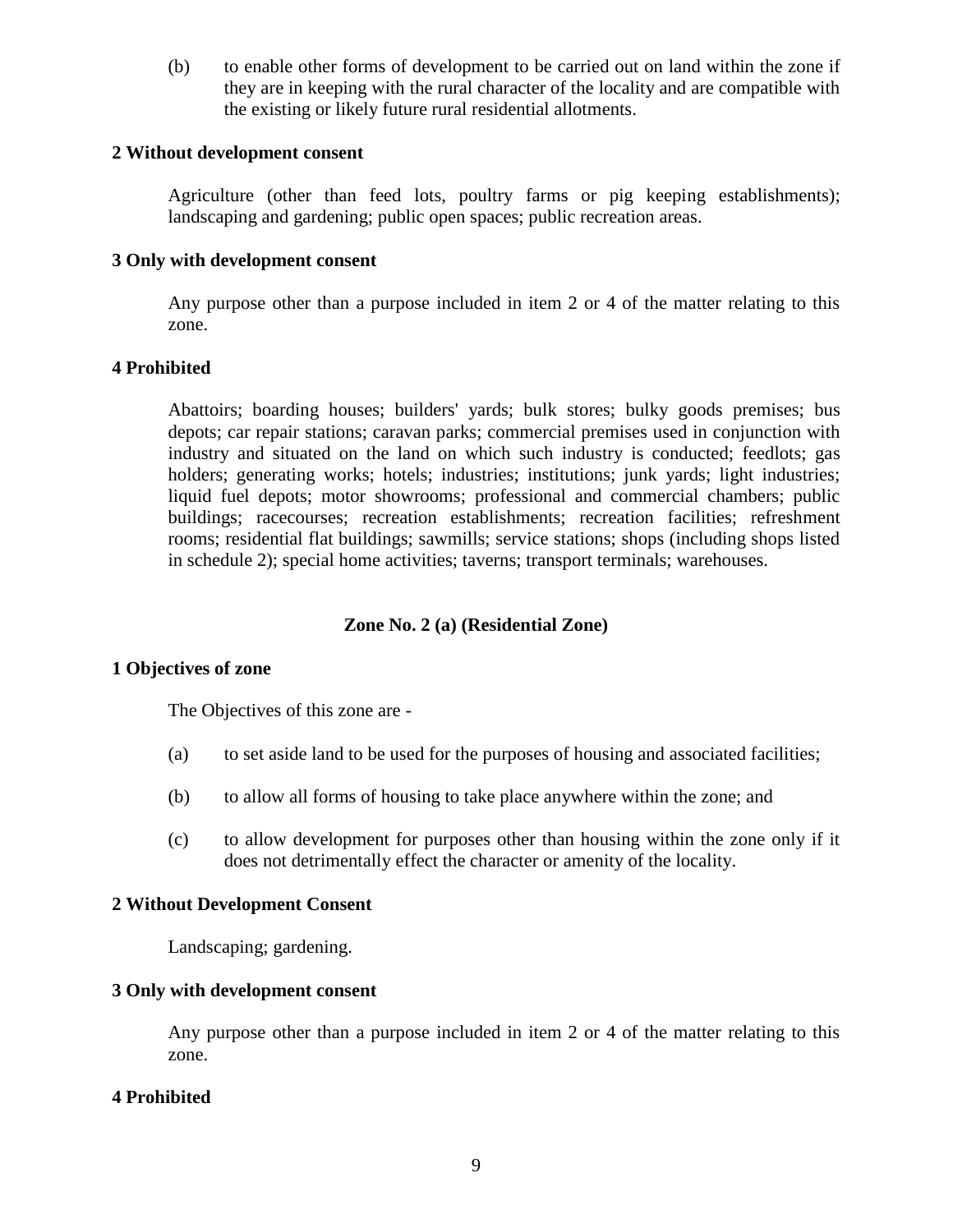Abattoirs; animal boarding establishments; builders' yards; bulk stores; bulky goods premises; bus depots; car repair stations; caravan parks; commercial premises used in conjunction with industry and situated on the land on which the industry is conducted; feedlots; gas holders; generating works; grain transport depots; hotels; industries (other than home industries); institutions; junk yards; light industries; liquid fuel depots; motor showrooms; poultry farms or pig keeping establishments; public buildings; racecourses; road transport terminals; roadside stalls; rural industries; sawmills; shops (other than those listed in Schedule 2); stock and sale yards; taverns; transport terminals; travelling stock reserves; warehouses.

#### **Zone No. 2 (b) (Special Home Activities Zone)**

#### **1 Objectives of zone**

The objective is to allow the combined development of a dwelling-house and a light industry to be carried out on land suited to this type of development.

#### **2 Without development consent**

Nil.

#### **3 Only with development consent**

Any purpose other than a purpose included in item 4 of the matter relating to this zone.

#### **4 Prohibited**

Abattoirs; agriculture; bulk stores; bulky goods premises; dwelling-houses (other than those used in conjunction with an industry); extractive industries; generating works; institutions; junk yards; liquid fuel depots; motor showrooms; places of assembly; public buildings; recreation establishments; recreation facilities; roadside stalls; sawmills; service stations; shops (including shops listed in schedule 2); stock and saleyards; taverns; warehouses.

#### **Zone No. 2 (v) (Village Zone)**

#### **Objectives of zone**

The objective of this zone is to allow development to continue to take place in the village of Ootha.

#### **2 Without development consent**

Nil.

#### **3 Only with development consent**

Any purpose other than a purpose included in item 4 of the matter relating to this zone.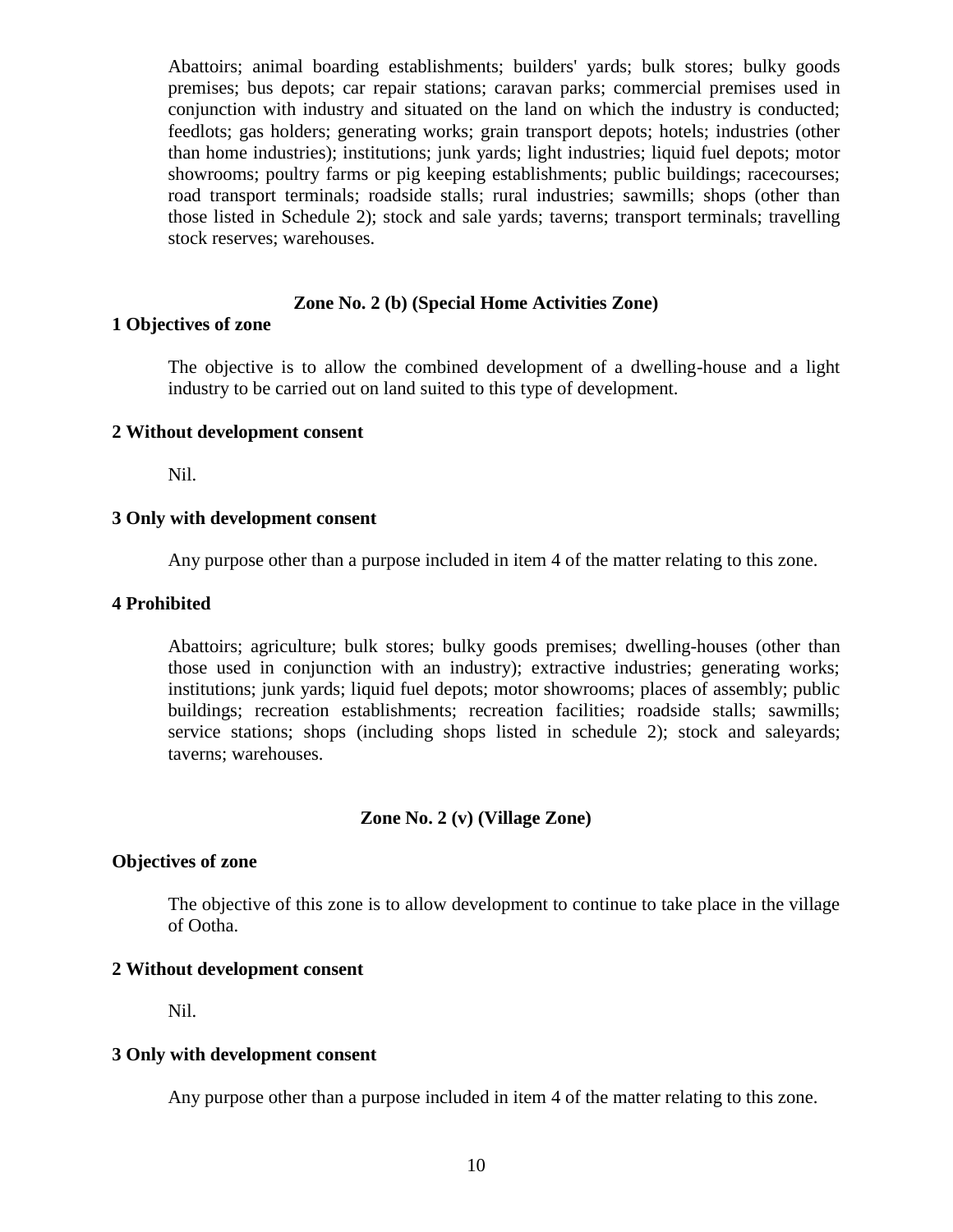#### **4 Prohibited**

Bulky goods premises; institutions; junk yards (within 90 metres of a main road); mines; offensive or hazardous industries.

#### **Zone No. 3 (a) (Business Zone)**

#### **1 Objectives of zone**

The objectives of this zone are –

- (a) to encourage the growth of the central business district as the commercial and retail focus of the Shire;
- (b) to encourage a wide range of retail, commercial and tourist facilities within the central business district; and
- (c) to accommodate the establishment of retail, commercial and professional services for local residents in convenient locations within the residential neighbourhoods where the scale and type of development is compatible with the amenity of the surrounding residential areas.

#### **2 Without development consent**

Nil.

#### **3 Only with development consent**

Any purpose other than a purpose included in item 4, of the matter relating to this zone.

#### **4 Prohibited**

Abattoirs; agriculture; animal boarding establishments; boarding houses; bowling greens; bulk stores; caravan parks; commercial premises (used in conjunction with industry and situated on the land on which such industry is conducted); feedlots; gas holders; generating works; grain transport depots; home industries; hospitals; industries; institutions; junk yards; light industries; liquid fuel depots; poultry farms or pig keeping establishments; racecourses; road transport terminals; roadside stalls; rural industries; rural workers' dwellings; sawmills; special home activities; stock and sale yards; transport terminals; travelling stock reserves.

#### **Zone No. 4 (a) Industrial Zone**

#### **1 Objectives of zone**

The objectives of this zone are -

(a) to encourage the establishment of industries outside areas used or zoned for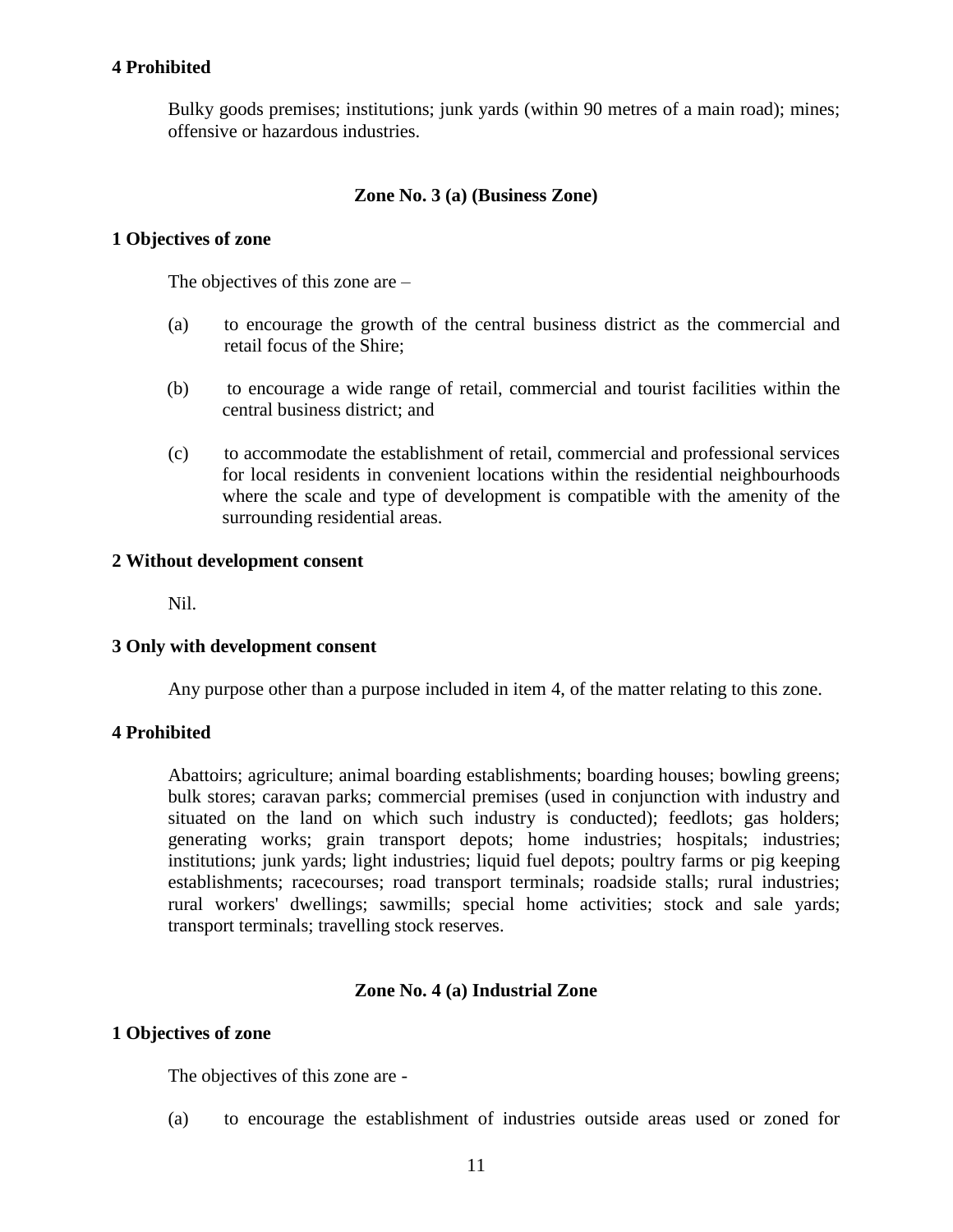residential or business purposes by setting aside an area of land to be used for a broad range of industrial purposes;

- (b) to encourage detailed provision to be made, by means of a development control plan, for setting aside different areas within the zone for offensive or hazardous industries, general industries and light industries; and
- (c) to allow commercial or retail development only where it relates to the use of land within the zone for industrial purposes; and
- (d) to encourage development for the purpose of bulky goods premises on appropriate land fronting the Newell Highway.

#### **2 Without development consent**

Nil.

#### **3 Only with development consent**

Bulky goods premises; any other purpose other than a purpose included in item 4 of the matter relating to this zone.

#### **4 Prohibited**

Boarding houses; bowling greens; caravan parks; dwelling-houses (other than those used in conjunction with an industry); hospitals; hotels; institutions; feedlots; poultry farms or pig keeping establishments; professional and commercial chambers; racecourses; residential flat buildings; roadside stalls; shops (including shops listed in Schedule 2); special home activities; taverns; travelling stock reserves.

#### **Zone No. 5 (a) (Special Uses (Schools, etc), Zone)**

#### **1 Objectives of zone**

The objective of this zone is to identify areas which are used, or may be used in the future, for particular public or community purposes.

#### **2 Without development consent**

Nil.

#### **3 Only with development consent**

Drainage; roads; the particular purpose indicated on the map, and any purpose ordinarily incidental or subsidiary to that purpose.

#### **4 Prohibited**

Any purpose other than a purpose included in item 3 of the matter relating to this zone.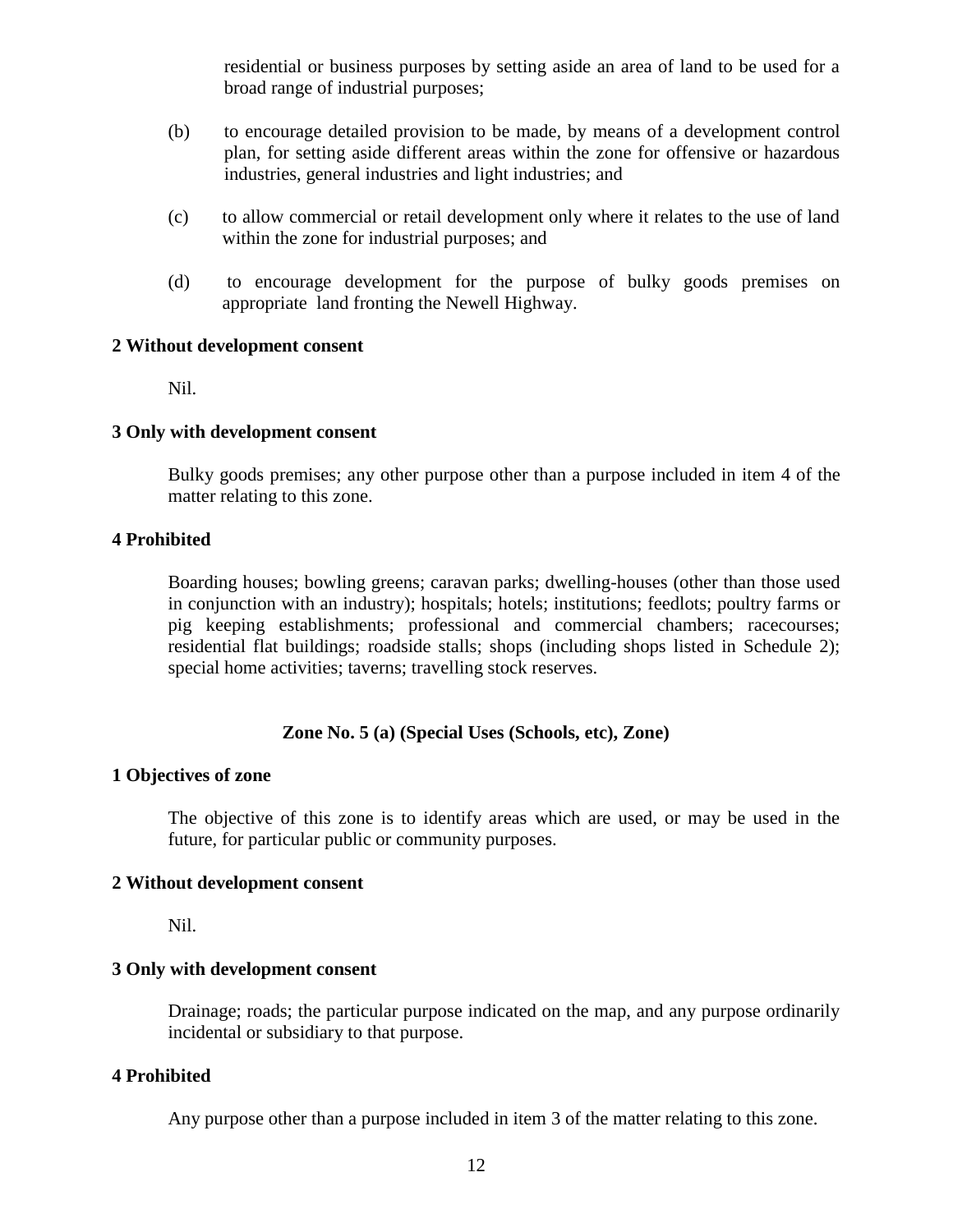#### **Zone No. 5 (b) (Special Uses (Railways) Zone)**

#### **1 Objectives of zone**

The objective is to allow for the continued use of railway land.

#### **2 Without development consent**

Drainage; railway purposes (including any purpose authorised under the *Government Railways Act 1912* ); roads.

#### **3 Only with development consent**

Nil.

#### **4 Prohibited**

Any purpose other than a purpose included in item 2 of the matter relating to this zone.

#### **Zone No. 6 (a) (Public Open Space (Existing Recreation) Zone)**

#### **1 Objectives of zone**

The objectives of this zone are -

- (a) to identify land which, at the commencement of this plan, was owned by the Council and the Crown for use for open space or public recreational purposes;
- (b) to maximise the value of open space areas by identifying "fingers" of land protruding into new residential areas and the subsequent promotion of their multiple use for drainage, recreation, landscaping, walkways and cycleway purposes;
- (c) to promote the continuation of the open space network existing at the commencement of this plan and to identify future open space networks in new residential areas;
- (d) to provide a system of open space buffers adjacent to major roads within the Shire in order to separate and screen conflicting land uses and to foster a sense of community for new residential neighbourhoods;
- (e) to offer opportunities for recreational pursuits within residential neighbourhoods; and
- (f) to ensure that sufficient land is available to satisfy the requirements of travelling stock.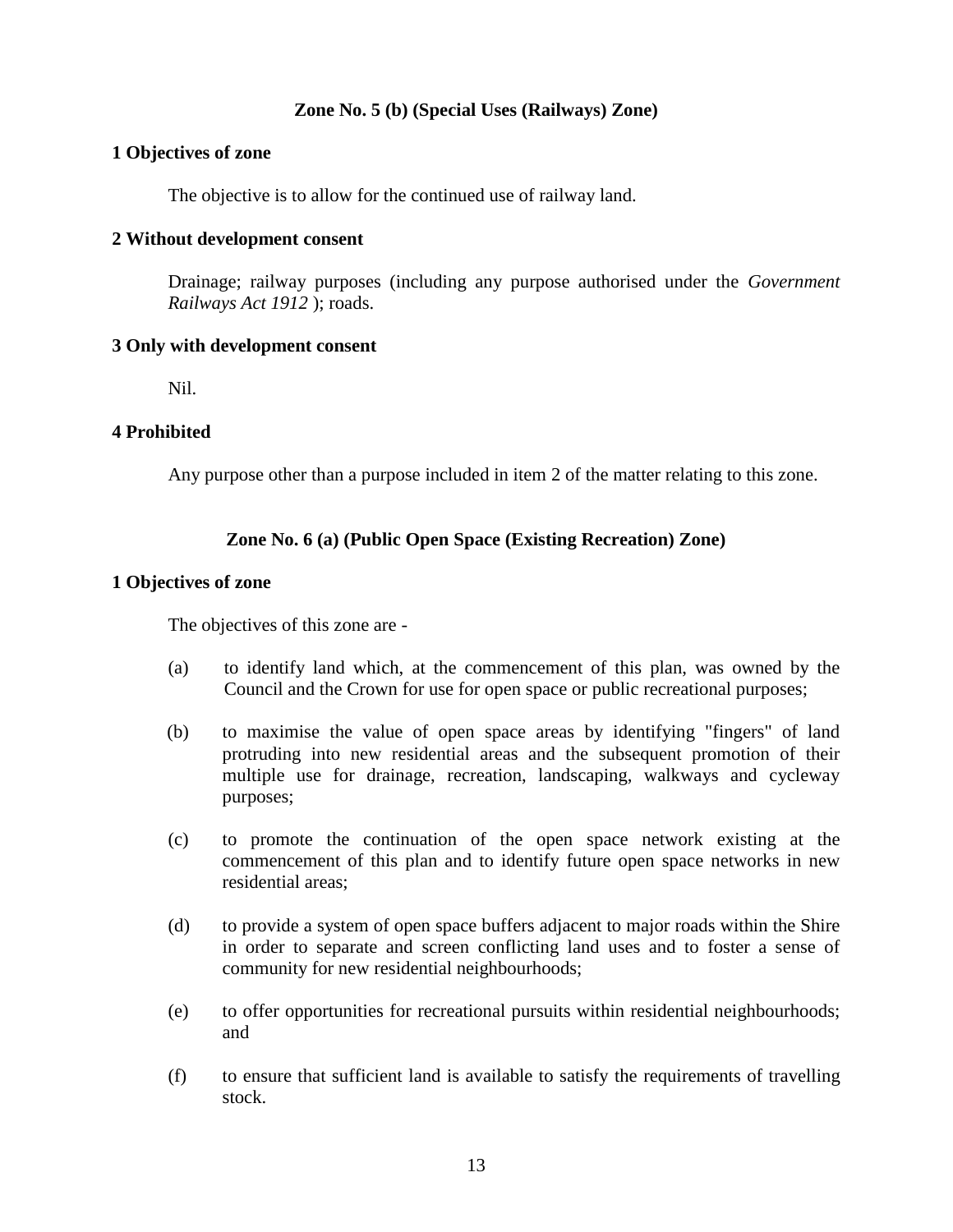#### **2 Without development consent**

Gardening; landscaping; public open spaces.

#### **3 Only with development consent**

Caravan parks; drainage; railways; recreation areas; roads; travelling stock reserves.

#### **4 Prohibited**

Any purpose other than a purpose included in item 2 or 3 of the matter relating to this zone.

#### **Zone No. 6 (b) (Private Open Space (Private Recreation Zone))**

#### **1 Objectives of zone**

The objective is to identify land, whether in public or private ownership, which is used or may be used in the future for private recreation purposes.

#### **2 Without development consent**

Landscaping and gardening; recreation establishments; recreation facilities.

#### **3 Only with development consent**

Advertisements; advertising structures; bowling greens; caravan parks; caretakers' residences; drainage; hospitals; places of assembly; racecourses; roads; taverns.

#### **4 Prohibited**

Any purpose other than a purpose included in item 2 or 3.

#### **Zone No. 7 (Flood Way)**

#### **1 Objectives of zone**

The objectives of this zone are -

- (a) to reduce the incidence of damage to areas subject to flooding by restricting the carrying out of development on flood liable land and prohibiting the carrying out of development in floodways; and
- (b) to encourage detailed provisions to be made to achieve this by the use of development control plans.

#### **2 Without development consent**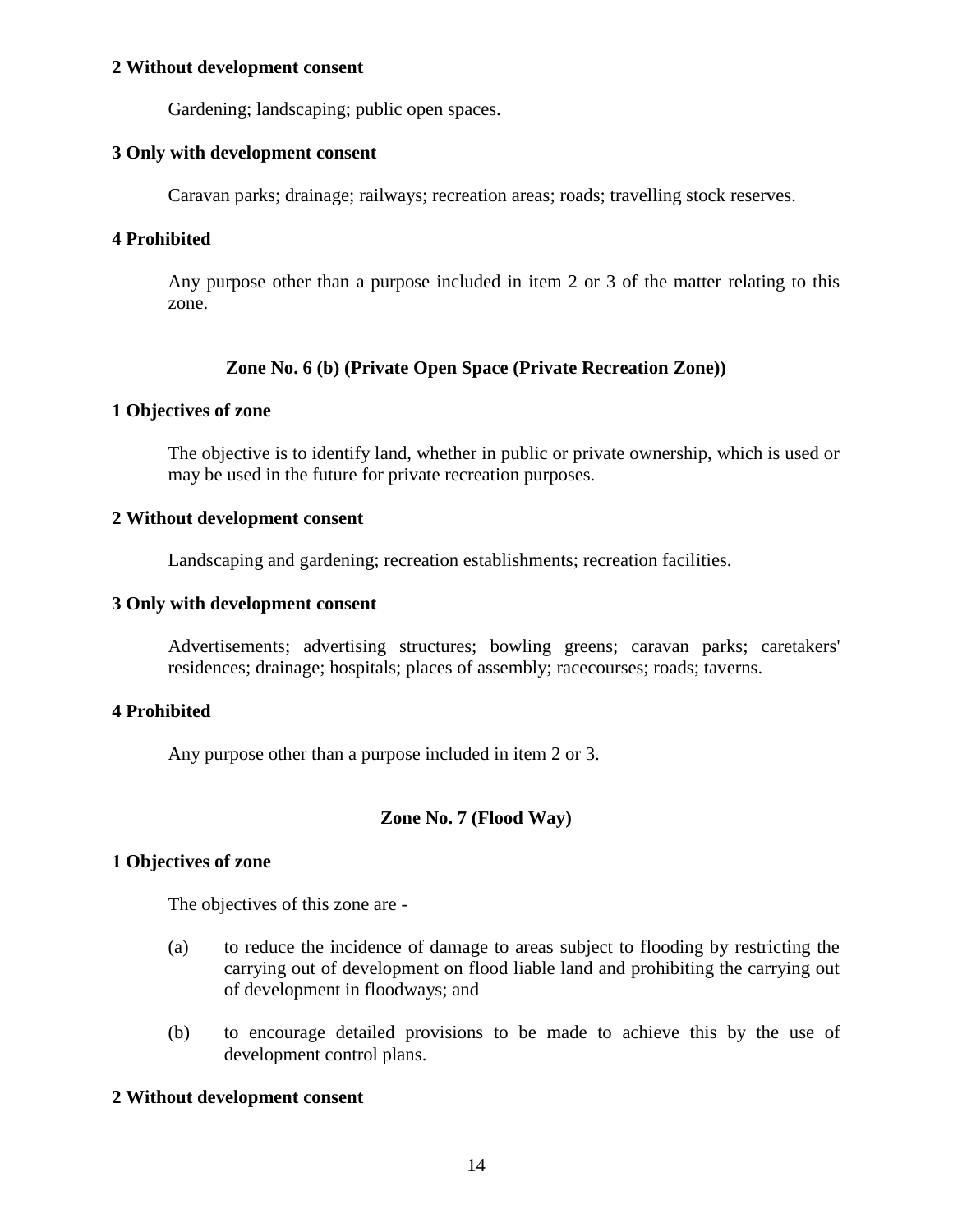Nil.

#### **3 Only with development consent**

Agriculture; drainage; landscaping and gardening; public open space; public recreation areas; roads; walkways and cycleways.

#### **4 Prohibited**

Any purpose other than a purpose included in item 2 or 3 of the matter relating to this zone.

----------

### **Part 3 - Special Provisions**

#### **What is exempt and complying development?**

- 9A. (1) Development of minimal environmental impact listed as exempt development in *Development Control Plan No. 7* as adopted by the Council on 16 December 1999 is **exempt development** , despite any other provisions of this plan.
	- (2) Development listed as complying development in *Development Control Plan No. 7* as adopted by the Council on 16 December, 1999 is **complying development** if -
		- (a) it is local development of a kind that can be carried out with consent on the land on which it is proposed; and
		- (b) it is not an existing use, as defined in Section 106 of the Act.
	- (3) Development is exempt or complying development only if it complies with the Development Standards and other requirements applied to the development by *Development Control Plan No. 7* as adopted by the Council on 16 December 1999.
	- (4) A complying development certificate issued for any complying development is to be subject to the conditions for the development specified in *Development Control Plan No.* 7 as adopted by the Council, as in force when the certificate is issued.

#### **Flood liable land**

- 10. (1) A person shall not erect a building or carry out a work on flood liable land without the prior consent of the Council;
	- (2) The Council shall not consent to the erection of a building or the carrying out of a work on flood liable land unless -
		- (a) the development is in accordance with a development control plan prepared by the Council in consultation with the Water Resources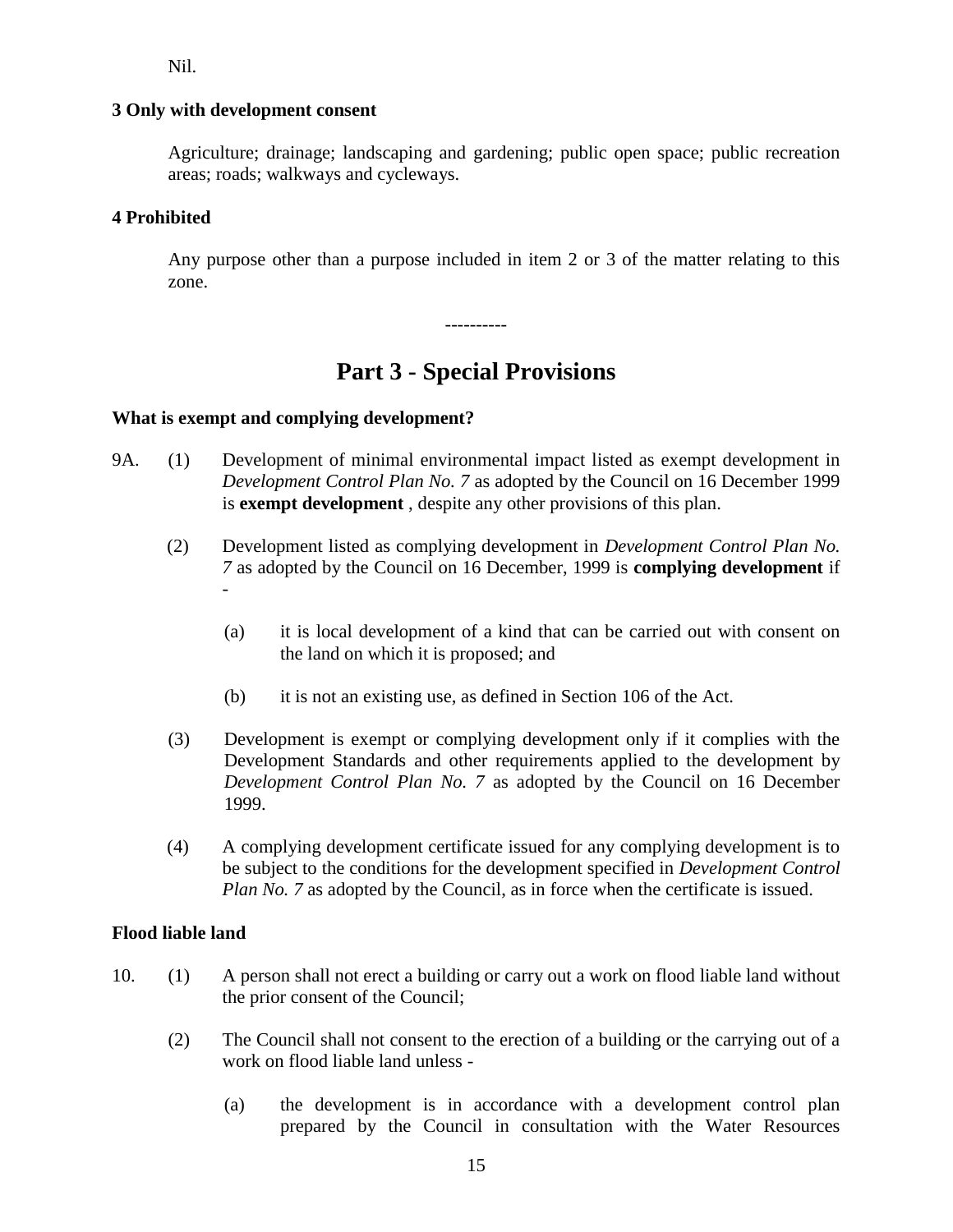Commission; and

- (b) the Council is satisfied that the development will not unduly restrict the passage of water down the floodway.
- (3) A person may, with the consent of the Council, reconstruct an existing dwelling on a parcel of land described in Schedule 3 and a dwelling-house may be erected on any such parcel if the dwelling-house is used in conjunction with any activity permitted by item 3 of the matter relating to Zone No. 7 in clause 9.

#### **Subdivision generally**

11. A person shall not subdivide land to which this plan applies except with the consent of the Council.

#### **Subdivision within Zone No. 1 (a)**

- 12. (1) Except as provided by subclauses (2) and (4), the Council may consent to the subdivision of land within Zone No. 1 (a) only if each separate allotment to be created thereby -
	- (a) has an area of not less than 40 hectares; and
	- (b) has a ratio of depth to frontage that is satisfactory to the Council, having regard to the purpose for which it is to be used;

and any frontage to a main road of the allotment is not less than 400 metres.

- (2) Subject to subclause (5), an allotment of land having an area of less than 40 hectares but not less than 2 hectares may be created in a subdivision of land within Zone No. 1 (a) if the Council is satisfied that -
	- (a) the allotment is intended to be used for the purposes of agriculture;
	- (b) the allotment has a ratio of depth to frontage that is satisfactory, having regard to the purpose for which it is to be used; and
	- (c) any frontage of the allotment to a main road is not less than 200 metres.
- (3) Omitted
- (4) An allotment having an area of less than 40 hectares may be created in a subdivision of land within Zone No. 1 (a) if -
	- (a) the Council is satisfied that the allotment is intended to be used for purposes permitted only with development consent (other than the purposes of a dwelling-house);
	- (b) the ratio of depth to frontage is satisfactory, having regard to the purpose for which it is to be used; and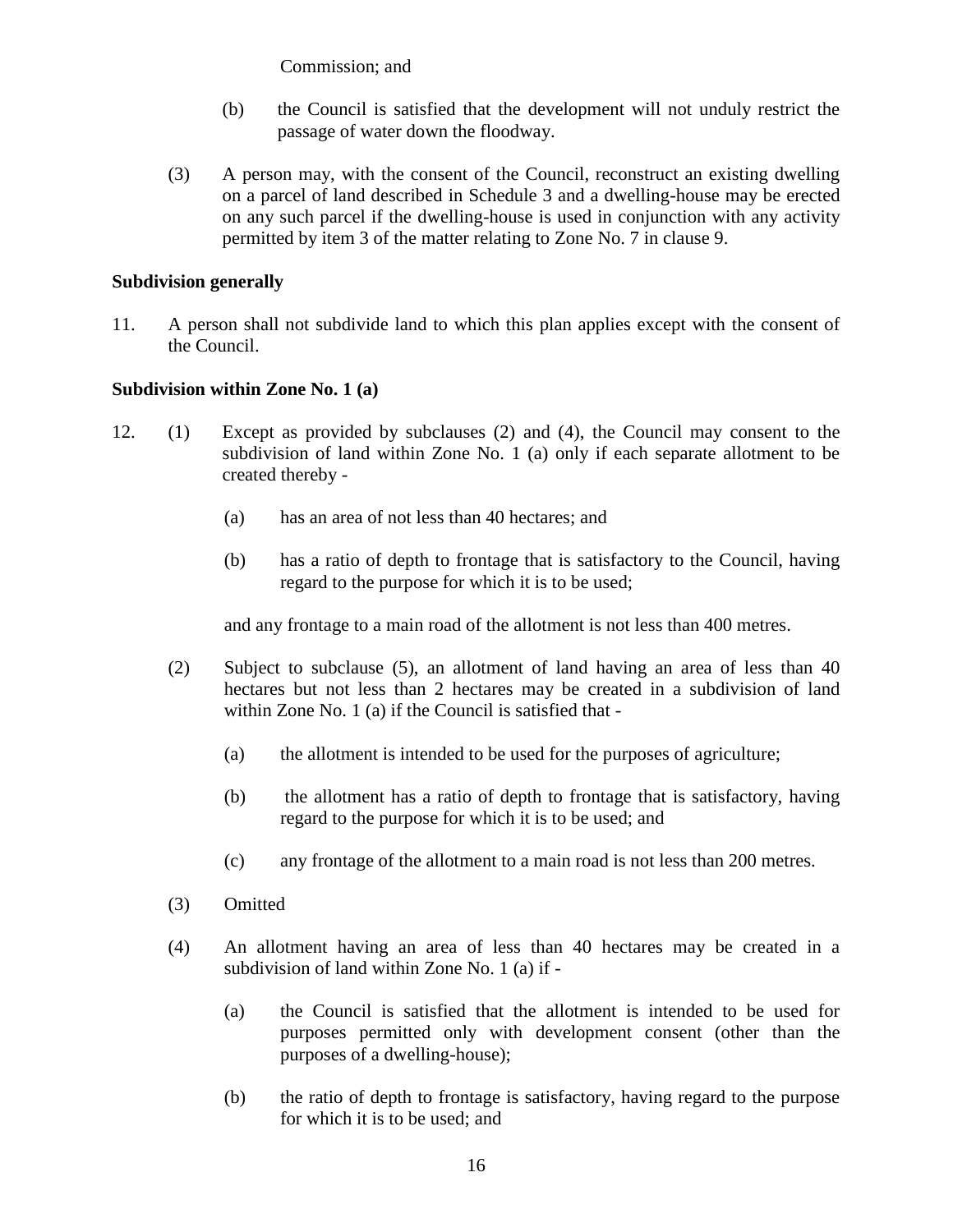- (c) any frontage of the allotment to a main road is not less than 200 metres.
- (5) The total number of allotments that may be created by the subdivision of a parcel of land in accordance with consents given pursuant to subclause (2) shall not exceed:
	- (a) nil, where the parcel has an area of less than 10 hectares;
	- (b) one, where the parcel has an area of not less than 10 hectares but less than 20 hectares;
	- (c) two, where the parcel has an area of not less than 20 hectares but less than 30 hectares; or
	- (d) three, where the parcel has an area of not less than 30 hectares.
- (6) In considering any application for subdivision of land within Zone No. 1 (a), the Council shall have regard to the requirements for setback of buildings from the alignment or centreline of a main road as set out in clause 14 (2).

**Note:** Clause 9 of the State Environmental Planning Policy (Rural Lands) 2008 enables subdivision of lots smaller than allowed by this plan for the purposes of primary production.

#### **Dwelling-houses within Zone No. 1 (a)**

- 13. (1) A dwelling-house shall not be erected on a parcel of land within Zone No. 1 (a) unless the parcel -
	- (a) has an area of not less than 40 hectares;
	- (b) comprises an allotment created by a subdivision in accordance with clause 12(2) and the use of the dwelling-house is ancillary and subsidiary to the use of the allotment for the purposes of agriculture;
	- (c) Omitted
	- (d) comprises an allotment lawfully created prior to the appointed day and the allotment could have been created in accordance with the provisions of clause 12 if those provisions were in force at the time such allotment was created; or
	- (e) comprises an allotment in a subdivision to which the approval of the council has been granted pursuant to the provisions of I.D.O. No. 1 - Shire of Jemalong, as in force at any time before 14 March, 1985.
	- (2) Not more than one dwelling-house shall be erected on a parcel of land referred to in subclause  $(1)$   $(b)$ ,  $(d)$  or  $(e)$ .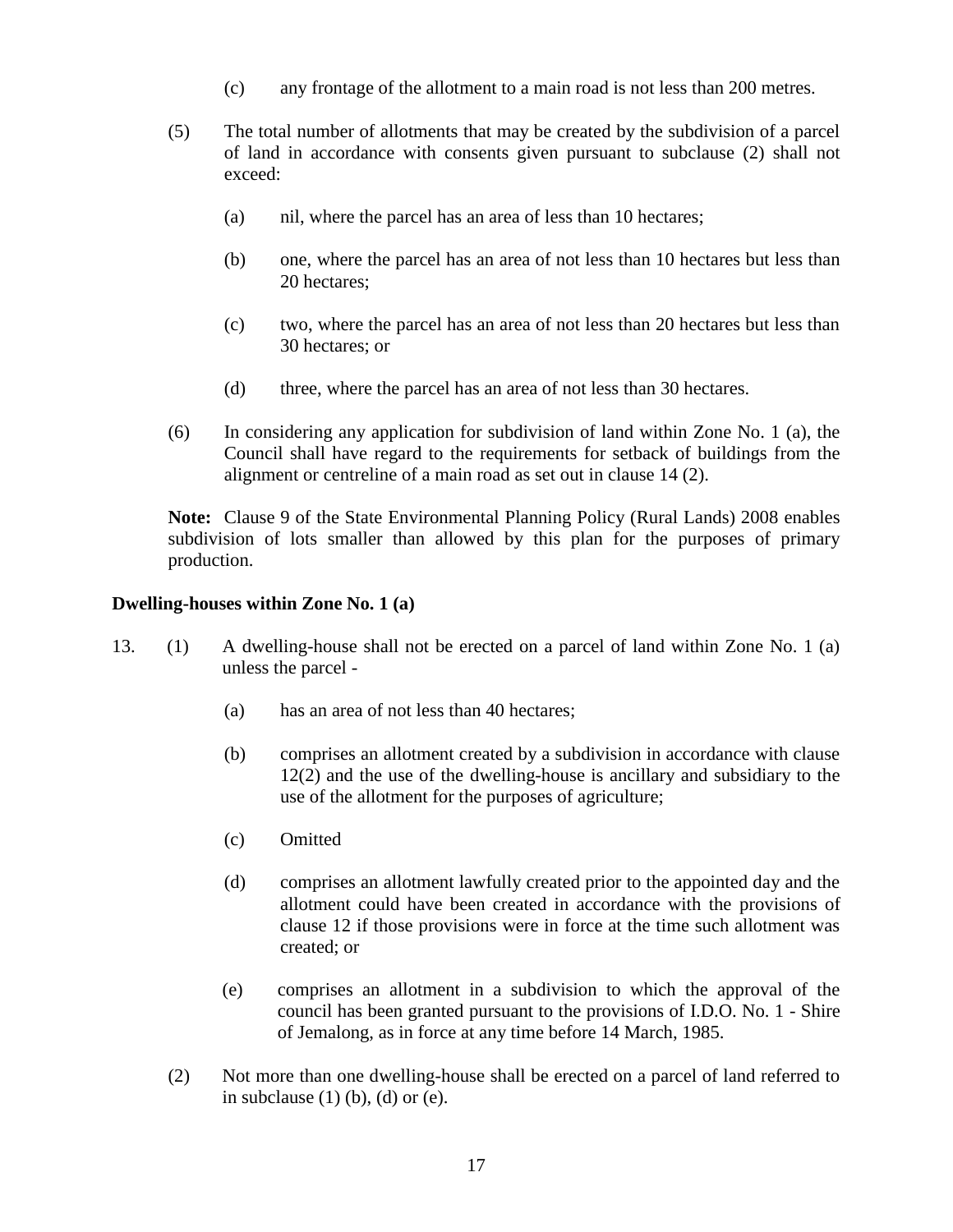- (3) One dwelling-house may be erected on a parcel of land referred to in subclause 1(a) for 40 hectares contained within the parcel, but any dwelling-house (hereinafter called a rural worker's dwelling) erected after the first dwelling-house has been erected may only be used to accommodate a person employed or engaged in the use of the parcel for the purposes of agriculture.
- (4) Nothing in subclause (2) prevents the erection of a dwelling-house on a parcel of land on which another dwelling-house is erected where the use of such firstmentioned dwelling-house shall not commence until the use of the secondmentioned dwelling-house has permanently ceased or such dwelling-house has been demolished.

#### **Dwelling entitlements on existing concessional lots**

- 13A. The amendment of this plan by the State Environmental Planning Policy (Rural Lands) 2008 does not affect any entitlement arising under a provision of this plan (as in force before that amendment) to erect a dwelling house on a lot, if:
	- (a) the lot was created before that commencement, or
	- b) development consent to the creation of the lot was applied for, or granted, before that commencement.

#### **Development on main and arterial roads**

- 14. (1) The Council shall not grant consent to an application to carry out development on land which has frontage to an arterial road, unless, in the opinion of the Council -
	- (a) access to that land is provided by a road other than the arterial road, wherever practicable; and
	- (b) the safety and efficiency of the arterial road will not be adversely affected  $by -$ 
		- (i) the design of the access to the proposed development;
		- (ii) the emission of smoke or dust from the proposed development; and
		- (iii) the nature, volume or frequency of vehicles using the arterial road to gain access to the proposed development.
	- (2) The Council shall not consent to the development of rural land within Zone No. 1  $(a)$  or  $1$  (c) for  $-$ 
		- (a) bulk stores;
		- (b) caravan parks;
		- (c) car repair stations;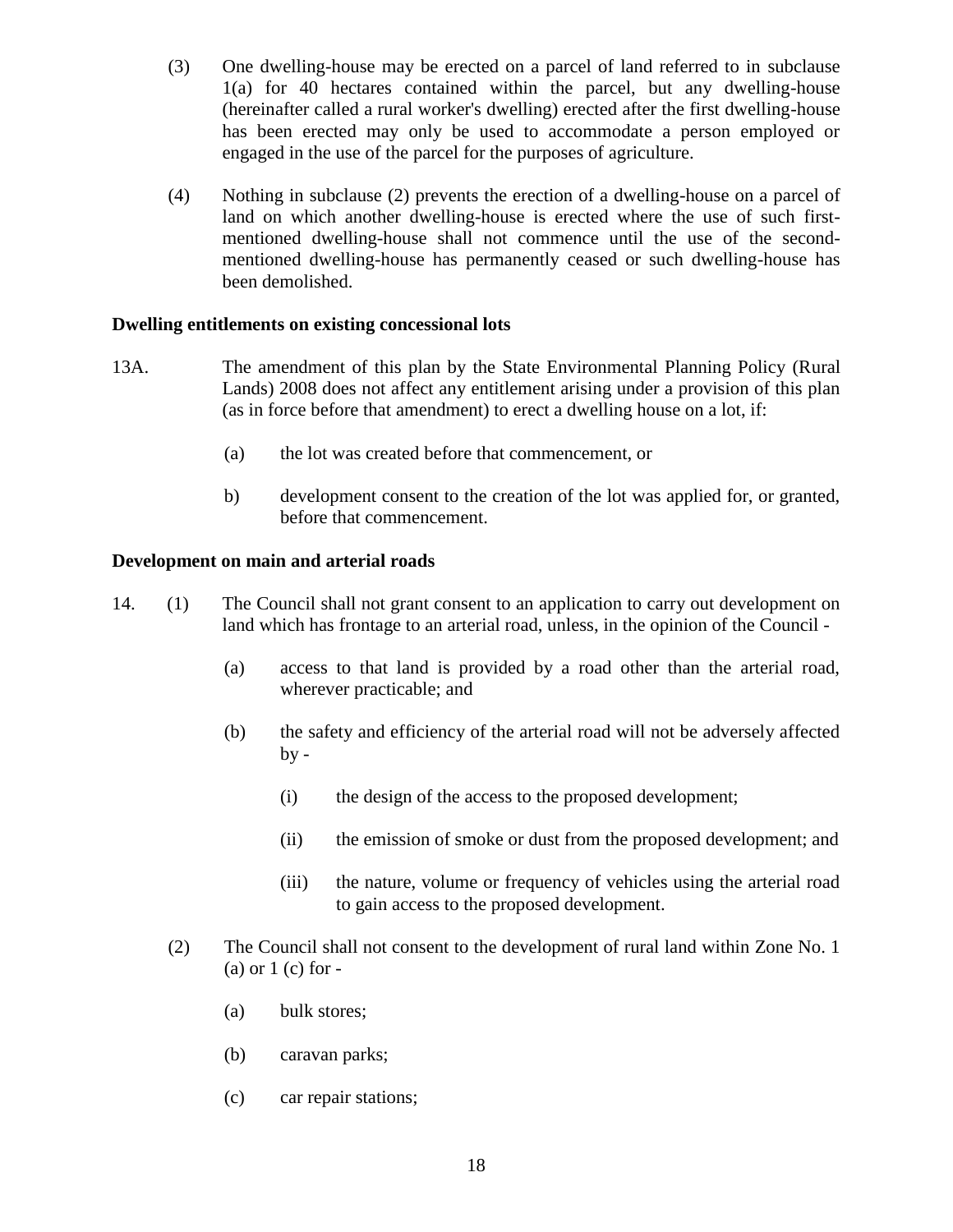- (d) commercial premises;
- (e) hotels;
- (f) industries (other than home or rural industries);
- (g) junk yards;
- (h) mines;
- (i) motels;
- (j) place of public assembly;
- (k) recreation facilities;
- (l) refreshment rooms;
- (m) retail plant nurseries;
- (n) roadside stalls;
- (o) saw mills;
- (p) service stations;
- (q) stock and sale yards;
- (r) transport terminals (other than bus stations); and
- (s) warehouses;

if the development of the land for that purpose will have direct access to an arterial road or to a road connecting an arterial road, and the access to that road is within 90 metres (measured along the road alignment of the connecting road) or the alignment of the arterial road.

#### **Dual occupancy**

15. (1) In this clause -

**"Dual occupancy building"** means a building containing 2 dwellings only.

**"Floor space ratio"**, in relation to a dwelling-house, means the ratio of the gross floor area of the dwelling-house (exclusive of the area of any carport or garage) to the area of the allotment on which the dwelling-house is erected.

(2) A person may, with the consent of the council, alter or add to a dwelling-house so as to create a dual occupancy building if -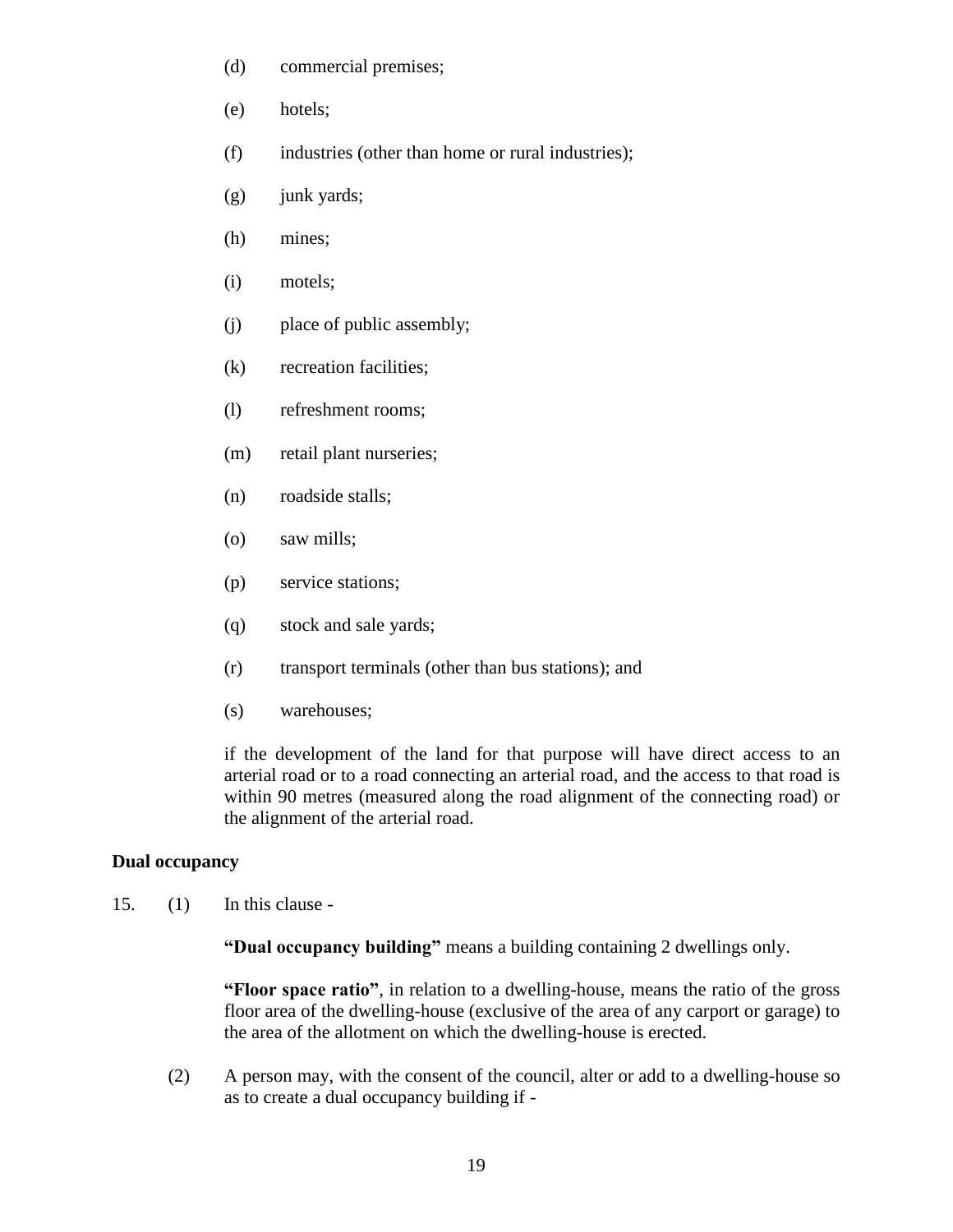- (a) the area of the allotment on which the dwelling-house is erected is not less than 400 square metres;
- (b) the floor space ratio of the dwelling-house as altered or added to is not greater than -
	- (i) the floor space ratio of the dwelling-house before it was added to or altered; or
	- (ii) 0.5:1, whichever is the greater; and
- (c) arrangements have been made for the provision of a water supply and for the disposal of sewage and stormwater drainage from the land to cater for the use of the dwelling-house for two dwellings.
- (3) The provisions of this plan (other than subclauses (4) and (5)) relating to residential flat buildings do not apply to a dual occupancy building created or erected, or proposed to be created or erected, in accordance with this clause.
- (4) Where, in accordance with this clause, a dual occupancy building is created or erected, or is proposed to be created or erected, on land in respect of which development for the purposes of a residential flat building is prohibited, the separate occupation of the several lots illustrated by a proposed strata plan relating to that building is prohibited.
- (5) For the purpose of enabling development to be carried out in accordance with this clause (as in force at the time the development is carried out) or in accordance with a consent granted under the Act, in relation to development carried out in accordance with this clause -
	- (a) section 314 (1) (c) of, and Schedule 7 to, the *Local Government Act 1919* ;
	- (b) any proclamation made under section 309 (1) of that Act; and
	- (c) any agreement, covenant or instrument imposing restrictions as to the erection or use of buildings for certain purposes or as to the use of land for certain purposes;

to the extent necessary to serve that purpose, shall not apply to the development.

- (6) Pursuant to section 28 of the Act, before the making of this clause
	- (a) the Governor approved of subclause (5); and
	- (b) the Minister for Planning and Environment concurred in writing in the recommendation for the approval of the Governor of subclause (5).

#### **Advertising of certain development applications**

16. (1) This clause applies to development proposed to be carried out on land -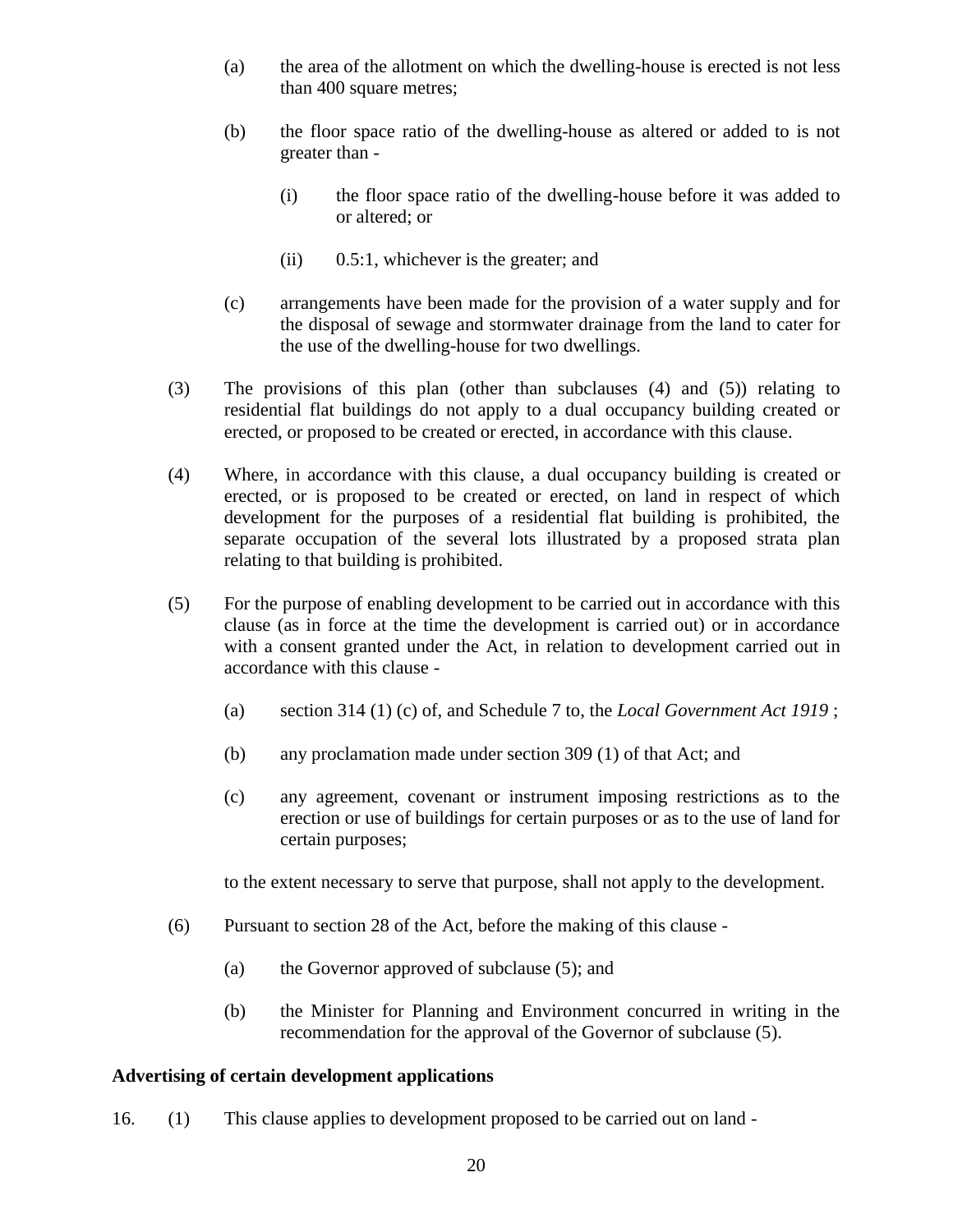- (a) within Zone No. 7 or on flood liable land;
- (b) within Zone No. 2 (a); or
- (c) within Zone No. 6 (a) and owned by the council, other than development involving alterations or additions to any existing building which alterations or additions, in the opinion of the council, are of a minor nature and do not, to any significant extent, adversely affect the existing of likely future amenity of the neighbourhood.
- (2) Pursuant to section 30 (4) of the Act, the provisions of sections 84, 85, 86, 87 (1) and 90 of the Act apply to and in respect of development to which this clause applies for any purpose in the same way as those provisions apply to and in respect of designated development.

#### **Residential housing**

- 17. (1) In this clause, a reference to the area of an allotment does not, in the case of a battle-axe shaped allotment, include a reference to the area of the access corridor of the allotment.
	- (2) A person shall not carry out development for the purposes of a dwelling-house on an allotment of land within Zone No. 2 (a) unless -
		- (a) in the case of a battle-axe shaped allotment, the area of the allotment is not less than 650 square metres; or
		- (b) in the case of any other allotment--the area of the allotment is not less than 550 square metres and the allotment has a frontage of not less than 16.8 metres.
	- (3) Notwithstanding subclause (2), a dwelling-house may be erected on an allotment of land within Zone No. 2 (a) irrespective of the area of the allotment if the allotment was created by a subdivision effected before the appointed day.
	- (4) Cluster development may be carried out on an allotment of land within Zone No. 2 (a) only where the allotment has an area of not less than 740 square metres and a width at the front alignment of the frontmost building of not less than 20 metres.

#### **Community use of school facilities and sites**

- 18. (1) Where land to which this plan applies is used for the purposes of an educational establishment, the site and facilities of the establishment may, with the consent of the council, be used for the purposes of meeting rooms, public halls, public libraries, entertainment, sport or recreation or for any other community purpose, whether or not any such use is a commercial use of the land.
	- (2) Nothing in this clause require development consent to be granted for the carrying out of development on any land if that development could, but for this clause, be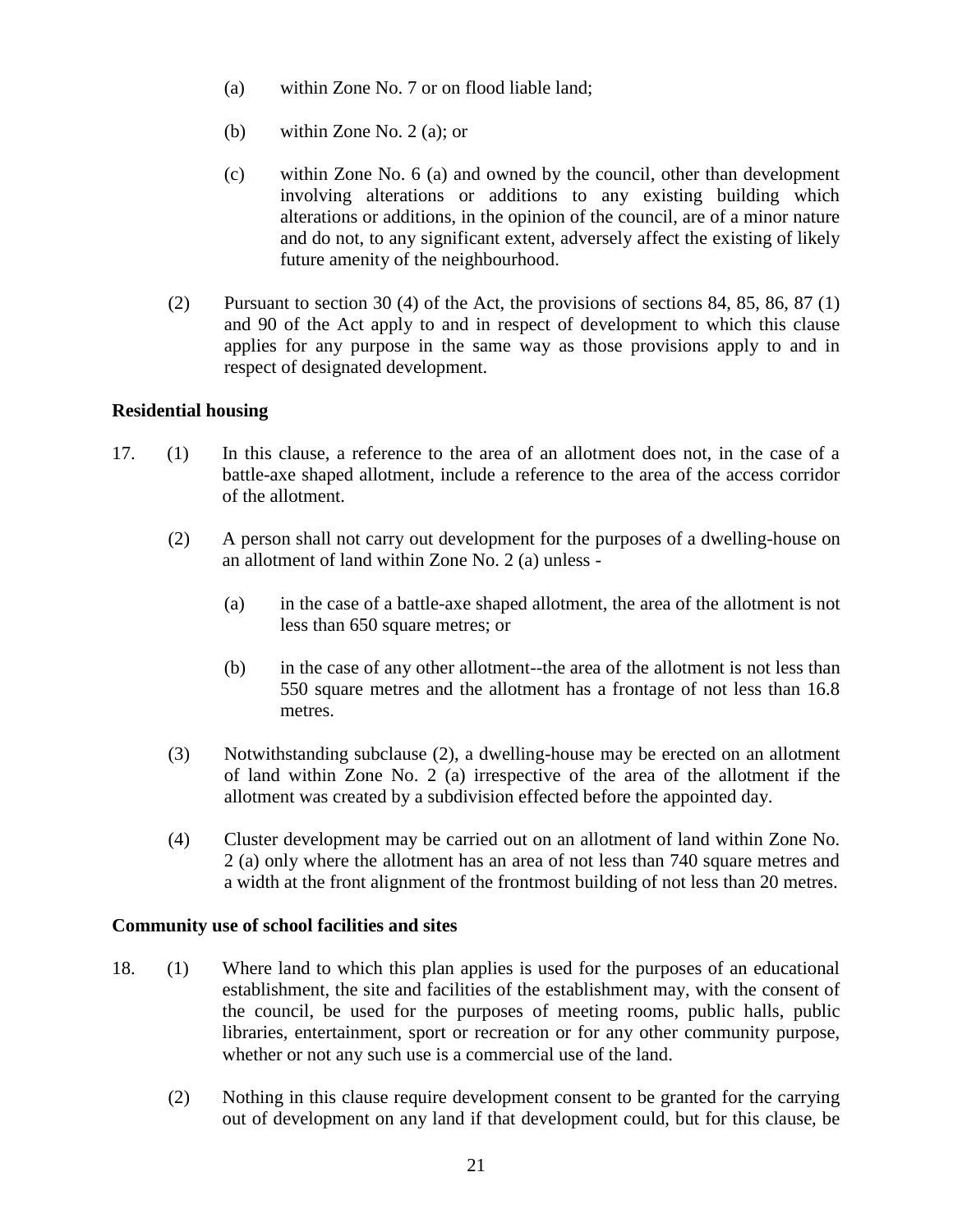carried out on that land pursuant to an environmental planning instrument without consent.

#### **Rural Residential Zone No. 1 (c)**

- 19. (1) This clause applies to land within Zone No. 1 (c).
	- (2) Subject to subclause (3), the council shall not grant consent to an application to subdivide land to which this clause applies unless -
		- (a) the area of each allotment to be created by the subdivision is
			- (i) not less than 2 hectares, for allotments with on-site disposal of wastes; or
			- (ii) not less than 4 000 square metres, for allotments to be served with a sewerage disposal system;
		- (b) the ratio of depth to frontage of each allotment to be created by the subdivision is satisfactory to the council having regard to the purpose for which the allotment is to be used; and
		- (c) there is no direct means of vehicular access from any allotment to a main or arterial road.
	- (3) The council may grant consent to an application to subdivide land to which this clause applies (other than flood liable land) so as to create allotments with provision for on-site disposal of wastes the areas of which are less than the area specified in subclause (2) (a) (i), where the council has available to it a detailed analysis demonstrating the suitability of all lots to be created for on-site disposal of wastes, which analysis shall include consideration of:
		- (a) slope;
		- (b) ground cover;
		- (c) soil permeability;
		- (d) transpiration factors;
		- (e) proximity of proposed dwellings to flowlines;
		- (f) relative location of proposed dwellings to proposed septic systems and each other;
		- (g) landscaping;
		- (h) proximity of small lots to larger lots; or
		- (i) maintenance of any works for soil conservation purposes.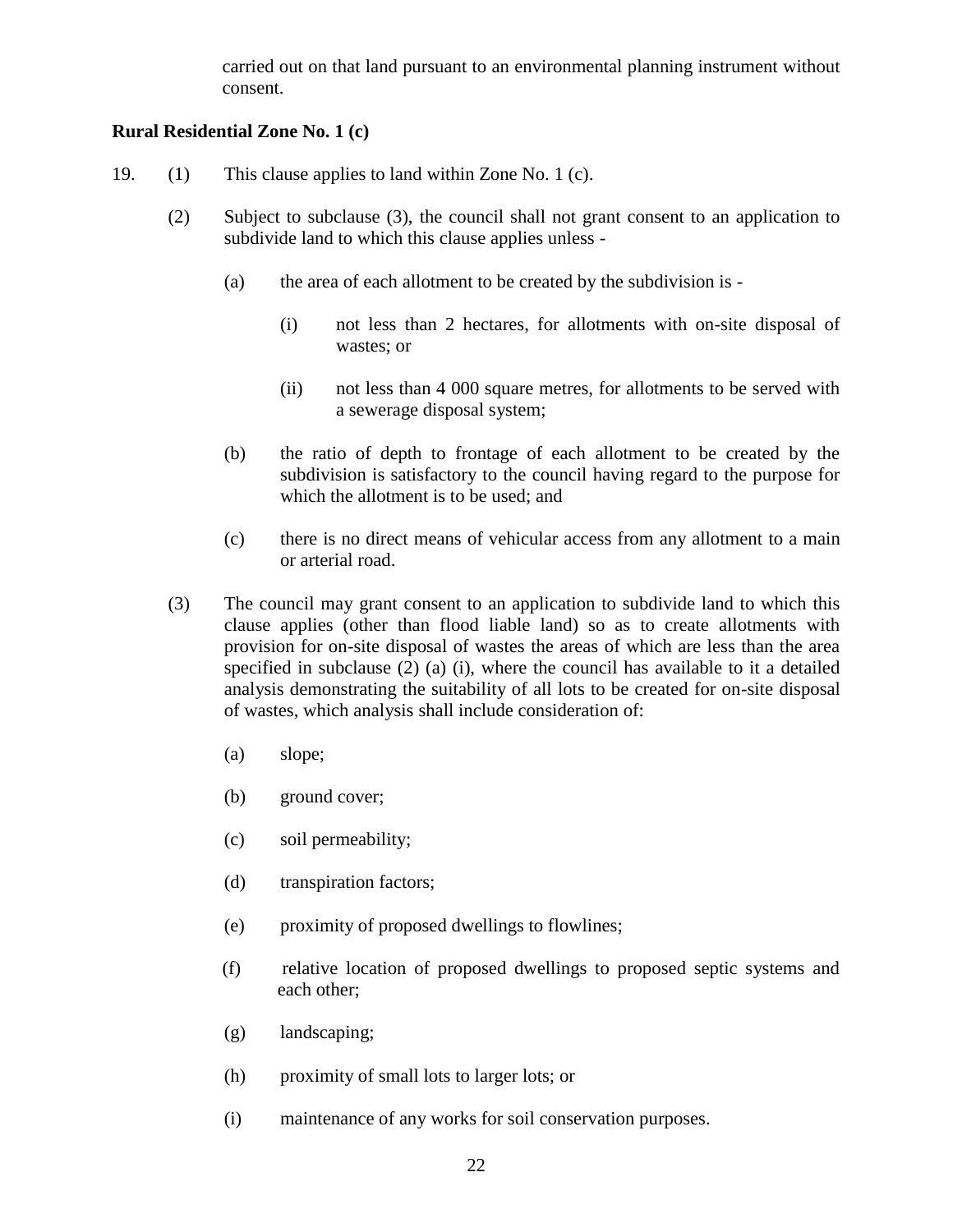- (4) Notwithstanding subclause (2), the council shall not grant consent to an application to subdivide land to which this clause applies and which is flood liable land unless each separate allotment created thereby has an area of not less than 10 hectares.
- (4A) Subclause (4) shall not apply to land described in Schedule 7.
- (5) A person shall not carry out development for the purposes of a dwelling-house on an allotment of land within Zone No. 1 (c) unless the allotment is an allotment created in accordance with this clause.
- (6) Notwithstanding subclause (5), a dwelling-house may be erected on an allotment of land within Zone No. 1 (c) which is not flood liable land irrespective of the area of the allotment if the allotment effected was created by a subdivision effected before the appointed day.
- (7) Notwithstanding subclause (6), a dwelling-house may only be erected on flood liable land within Zone No. 1 (c) which comprises the whole of an existing holding or an existing holding affected only by a subdivision effected in accordance with this clause.
- (8) In this clause, **existing holding** means
	- (a) except as provided by paragraph (b), a lot, portion or parcel of land as it was on 1 November 1991; or
	- (b) where, on 1 November 1991, a person owned 2 or more adjoining or adjacent lots, portions or parcels of land, the aggregation of those lots, portions or parcels as they were on that date.

#### **Advertising structures on rural land**

- 20. (1) An advertising structure shall not be erected on land within Zone No. 1 (a) or 1 (c).
	- (2) Notwithstanding the provisions of subclause (1), the council may consent to the erection on land within Zone No. 1 (a) or 1 (c) or an advertising structure displaying only notices related to the purposes for which the land is used.
	- (3) Nothing in this clause shall operate to prohibit the erection by the council of structures on land within Zone No. 1 (a) or 1 (c) for the purpose of directing the travelling public to tourist areas or the display or such structures of private advertisements of tourist facilities.

#### **Recreation areas**

21. (1) The council shall not consent to the carrying out of development on land within Zone No. 6 (a), being land owned or controlled by the council, unless consideration has been given to -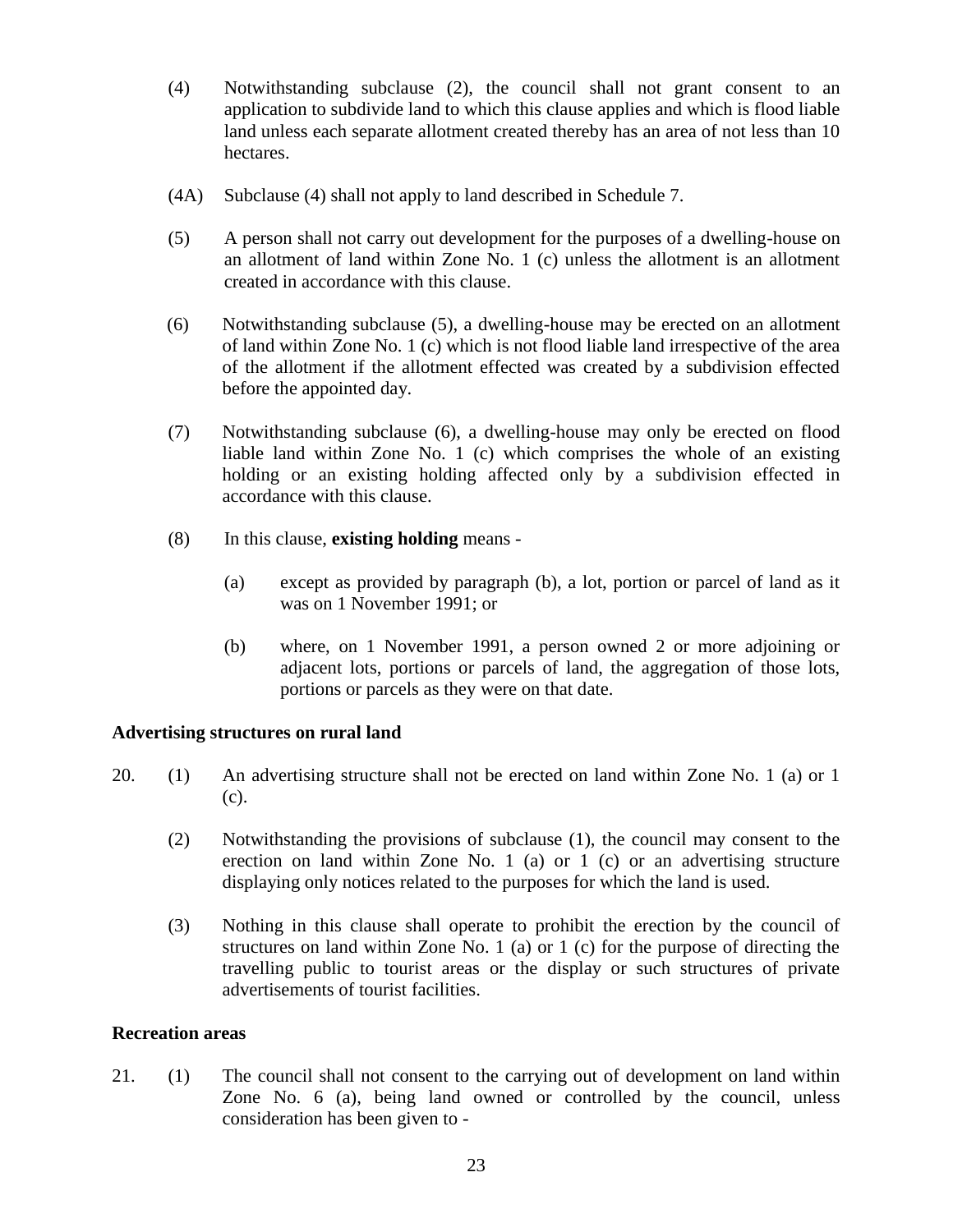- (a) the need for the proposed development on that land;
- (b) the impact of the proposed development on the existing or likely future use of the land; and
- (c) the need to retain the land for its existing or likely future use.

#### **Development for certain additional purposes**

- 22. (1) Nothing in this plan prevents a person, with the consent of the Council, from carrying out development on land referred to in Schedule 5 for a purpose specified in relation to that land in that Schedule, subject to such conditions, if any, as are so specified.
	- (2) Subclause (1) does not affect the application, to or in respect of development to which that subclause applies, of such of the provisions of this plan as are not inconsistent with that subclause or with a consent granted by the Council in respect of the development.

#### **Contaminated land**

- 23. (1) The Council must not consent to the carrying out of development on land described in Schedule 6 (Contaminated Sites) unless the extent of the contamination of the land has been identified and a plan for remedial works to be undertaken has been prepared to the satisfaction of the Council.
	- (2) The Council may resolve to prepare a draft local environmental plan that will include additional sites which, in the opinion of the Council, are contaminated sites in Schedule 6.
	- (3) The Council shall forthwith upon resolving to prepare a plan adding a contaminated site to Schedule 6 -
		- (a) cause notice of the resolution to be published in a newspaper circulating throughout the Shire of Forbes; and
		- (b) give notice in writing to each person who appears to be an owner or occupier of relevant land.

#### **Classification and reclassification of public land**

24. (1) The objective of this clause is to enable the Council to classify or reclassify public land as "operational land" or "community land" in accordance with Part 2 of Chapter 6 of the Local Government Act 1993.

> **Note**. Under the Local Government Act 1993, "public land" is generally land vested in or under the control of a council (other than roads, Crown reserves and commons). The classification or reclassification of public land may also be made by a resolution of the Council under section 31, 32 or 33 of the Local Government Act 1993. Section 30 of that Act enables this plan to discourage trusts on which public reserves are held if the land is reclassified under this plan as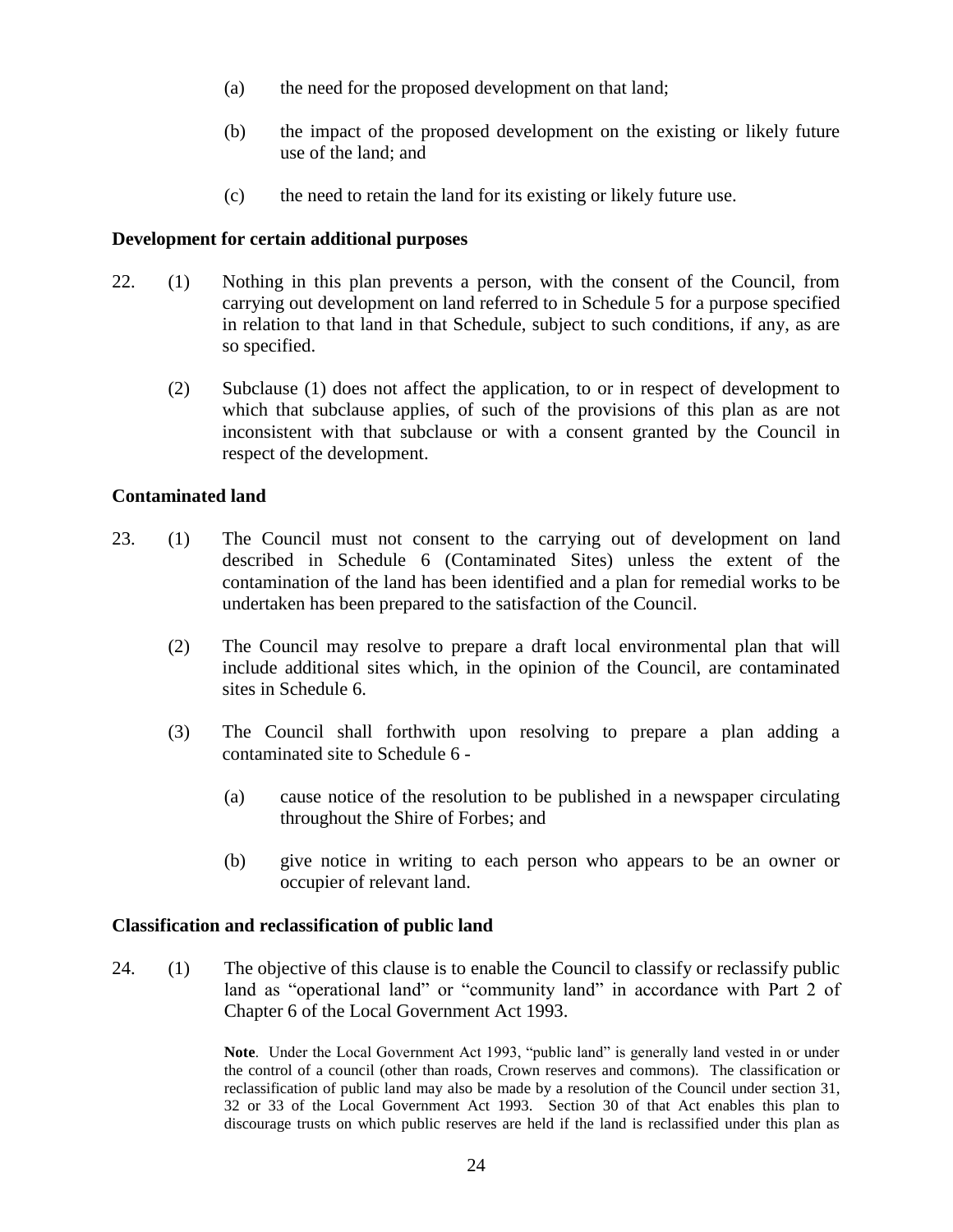operational land.

- (2) The public land described in Part 1 or Part 2 of Schedule 8 is classified, or reclassified, as operational land for the purposes of the Local Government Act 1993.
- (3) The public land described in Part 3 of Schedule 8 is classified, or reclassified, as community land for the purposes of the Local Government Act 1993.
- (4) The public land described in Part 1 of Schedule 8:
	- (a) does not cease to be a public reserve to the extent (if any) that it is a public reserve, and
	- (b) continues to be affected by any trusts, estates, interests, dedications, conditions, restrictions or covenants that affected the land before its classification, or reclassification, as operational land.
- (5) The public land described in Part 2 of Schedule 8, to the extent (if any) that it is a public reserve, ceases to be a public reserve when the description of the land is inserted into that part and is discharged from all trusts, estates, interests, dedications, conditions, restrictions and covenants affecting the land or any part of the land, except:
	- (a) those (if any) specified for the land in Column 3 of Part 2 of Schedule 8, and
	- (b) any reservations that except land out of the Crown grant relating to the land, and
	- (c) reservations of minerals (within the meaning of the Crown Lands Act 1989).

**Note**. In accordance with section 30 (2) of the Local Government Act 1993, the approval of the Governor to subclause (5) applying to the public land concerned is required before the description of the land is inserted in Part 2 of Schedule 8.

### **Schedule 1**

----------

(Clause 5)

### **Professionally Qualified Practitioners**

Accountant Acupuncturist Archaeologist Architect Auctioneer Biologist Chiropractor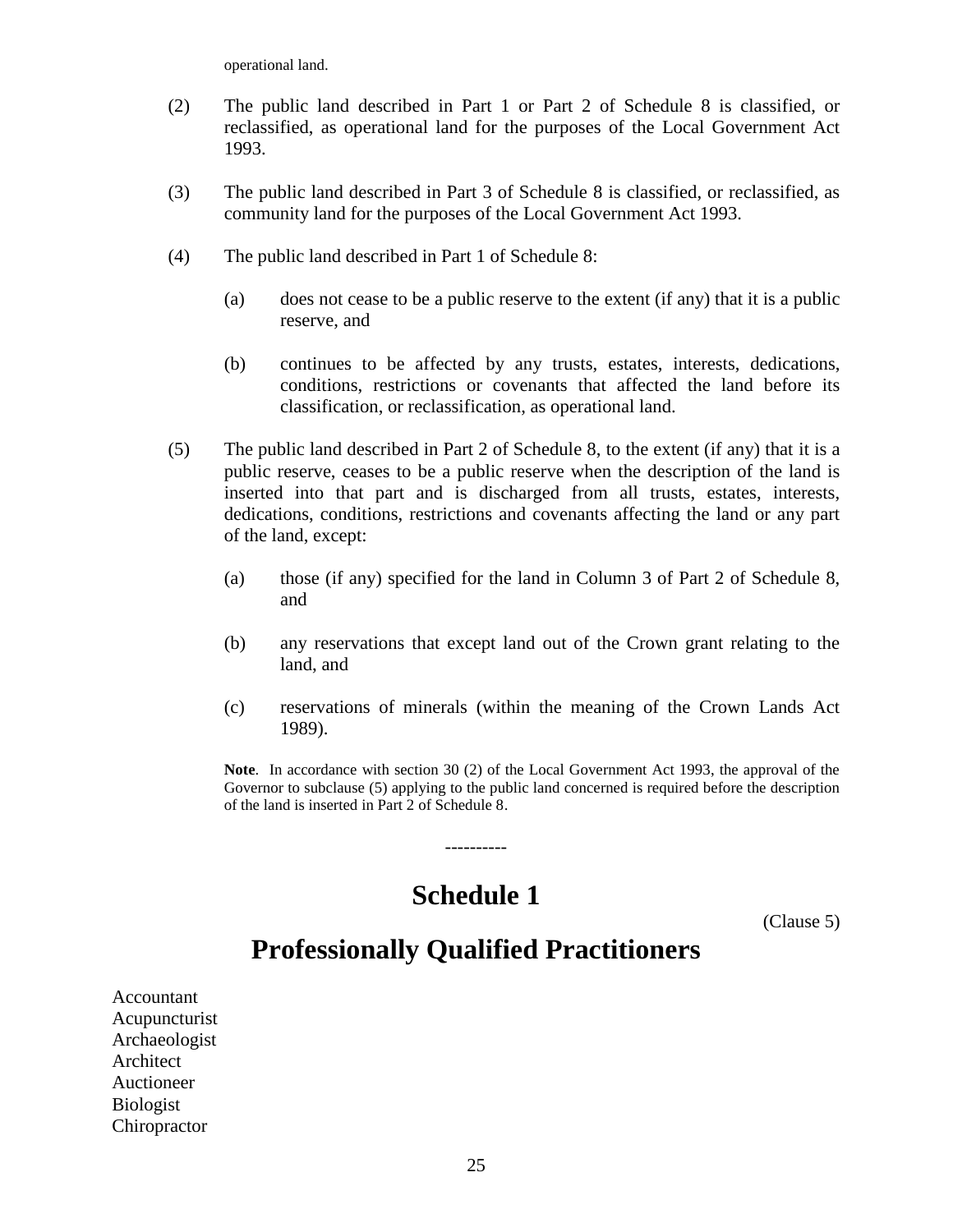Clinical psychologist Dentist Economist Engineer Geologist Homeopath Hypnotherapist Insurance broker Legal practitioner (solicitor or barrister) Medical practitioner (general practitioner or specialist) Naturopath Optician Optometrist Orthodontist **Osteopath** Physiotherapist Podiatrist (chiropodist) Quantity surveyor Speech therapist Surveyor Town planner Valuer Veterinary surgeon

### **Schedule 2**

(Clause 9)

### **Shops Allowed in Residential Zone**

Art galleries Butchers' shops Chemists' shops Confectionery shops and milk bars Greengrocers' shops Hairdressing salons Newsagencies Retail plant nurseries Smallgoods and sandwich shops Tobacconists' shops

### **Schedule 3**

(Clause 10)

### **Parcels within Zone No. 7**

### **Valuation No. Description of Land Area (ha)**

| 3889 | Portion 1528                   | 1.6310  |
|------|--------------------------------|---------|
| 3890 | Portion 183, 351, 352 and 1210 | 5.084 0 |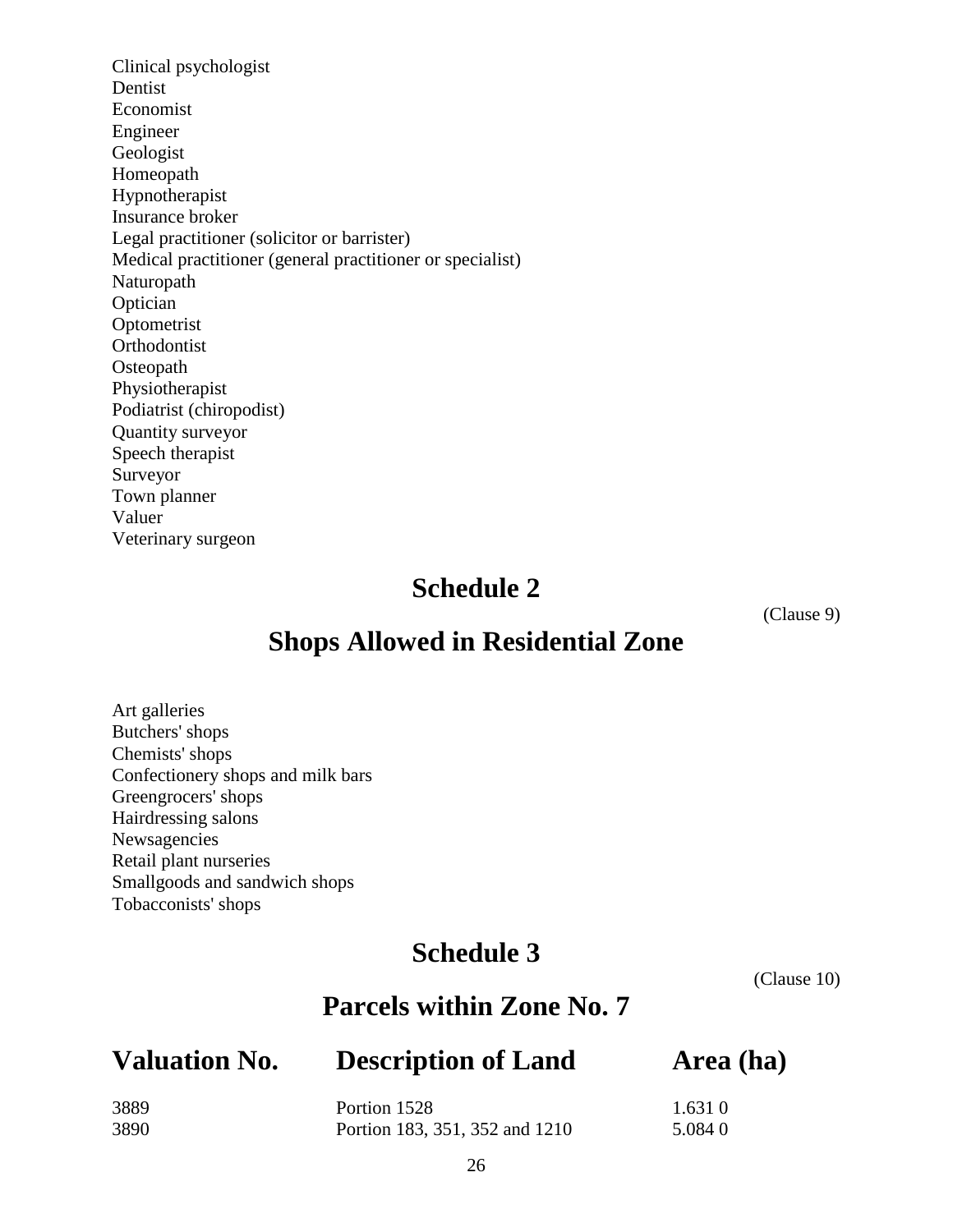| 3891 | Lot 1, DP 570654                  | 1.9780  |
|------|-----------------------------------|---------|
| 3893 | Lot 2, DP 470654                  | .6070   |
| 3894 | Portion 225, 1186                 | 3.2830  |
| 3895 | Portion 1615                      | 1.0770  |
| 3896 | Lot 2 (proposed subdivision)      | 3.9430  |
| 3896 | Lot 1 (proposed subdivision)      | 3.1100  |
| 4235 | Portion 828, 829, 1198/1200, 1607 | 5.5900  |
| 4238 | Portion 319                       | 3.761 0 |
| 4239 | Portion 821                       | .8094   |
| 4240 | Portion 1633                      | 0.6639  |
| 4241 | Portion 1632                      | 4.3500  |
|      | Portion 1284                      | 3.3540  |
|      |                                   |         |

### **Schedule 4**

(Clause 14)

### **Main or Arterial Roads**

Forbes - Bogan Gate Road (MR 350) Forbes - Condoblin Road (MR 377W) Forbes - Cowra Road (TR 56) Forbes - Eugowra Road (MR 377E) Forbes - Grenfell Road (MR 236) Newell Highway (SH 17) Parkes - Condoblin Road (TR 61) Gooloogong - Grenfell Road (MR 237) Parkes - Eugowra Road (MR 238)

### **Schedule 5**

(Clause 22)

### **Development for Certain Additional Purposes**

Lot 4, DP 800039, Union Street, Forbes, as shown edged heavy black on the map marked " *Forbes Local Environmental Plan 1986 (Amendment No. 1)* " - two-way radio sales and service centre.

Portion 1481, Parish of Forbes, County of Ashburnham - two dwelling-houses.

Lots 2 and 3, DP 585133; Lot 1, DP 238714; Portions 823, 1390, 1391, 1392, 1397, 1507, 1508, 1565, 1591, 1592, 1616, 1627, 1643, 1655, 1672, closed roads and Crown Reserve, Parish of Forbes, County of Ashburnham, Newell Highway, known as the Lachlan Vintage Village tourist facility.

### **Schedule 6**

(Clause 23)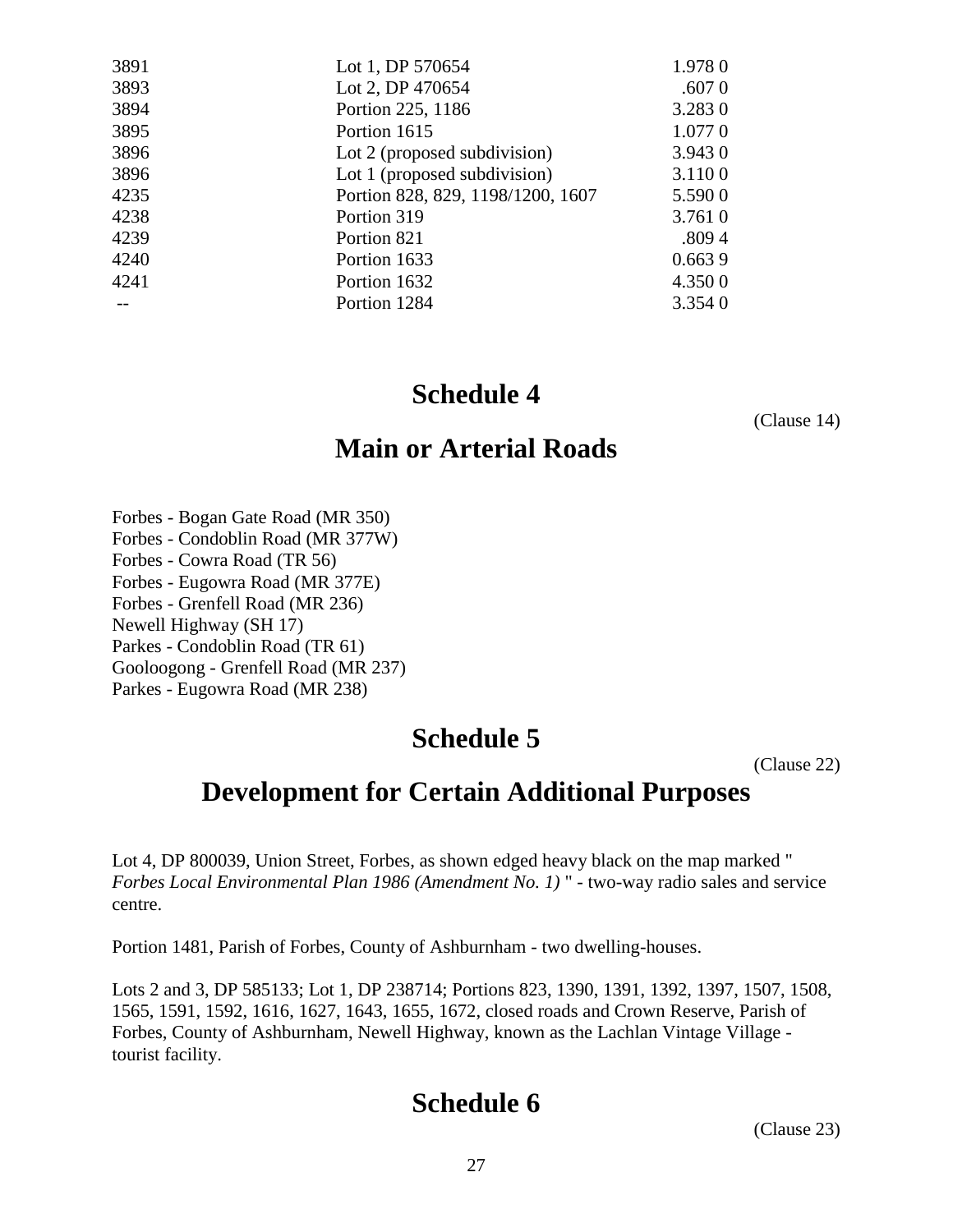### **Contaminated Sites**

Portion 76 and Part Portion 1894, Parish of Bocobidgle, County of Ashburnham, Bogan Gate Road - former night soil disposal site.

Lot 1, DP 573421, Newell Highway, Daroobalgie - tannery site.

Portion 1276, Parish of Forbes, County of Ashburnham - former night soil site.

Portions 1053 and 1054, Parish of Forbes, County of Ashburnham, Bogan Gate Road, Forbes disposal site for anthrax infected animals.

Portions 1440 and 1650, and Part Portion 335, Parish of Forbes, County of Ashburnham, Prince Street, Forbes - former garbage depot site.

### **Schedule 7**

(Clause 19)

### **Flood Liable Rural Residential Land**

Portion 340, Parish of Wongajong, County of Forbes.

### **Schedule 8**

(Clause 24)

### **Classification and reclassification of public land**

### **Part 1 Land classified, or reclassified, as operational land – no interests changed**

| Column <sub>1</sub> | Column 2           |
|---------------------|--------------------|
| Locality            | <b>Description</b> |

### **Part 2 Land classified, or reclassified, as operational land – interests changed**

| Column 1<br><b>Column 2</b> |                    | Column 3                         |  |  |  |
|-----------------------------|--------------------|----------------------------------|--|--|--|
| Locality                    | <b>Description</b> | Any trusts etc not<br>discharged |  |  |  |
| <b>Forbes</b>               |                    |                                  |  |  |  |
| 1 Angus Street              | Lot 45, DP 1088423 | Easements for drainage of        |  |  |  |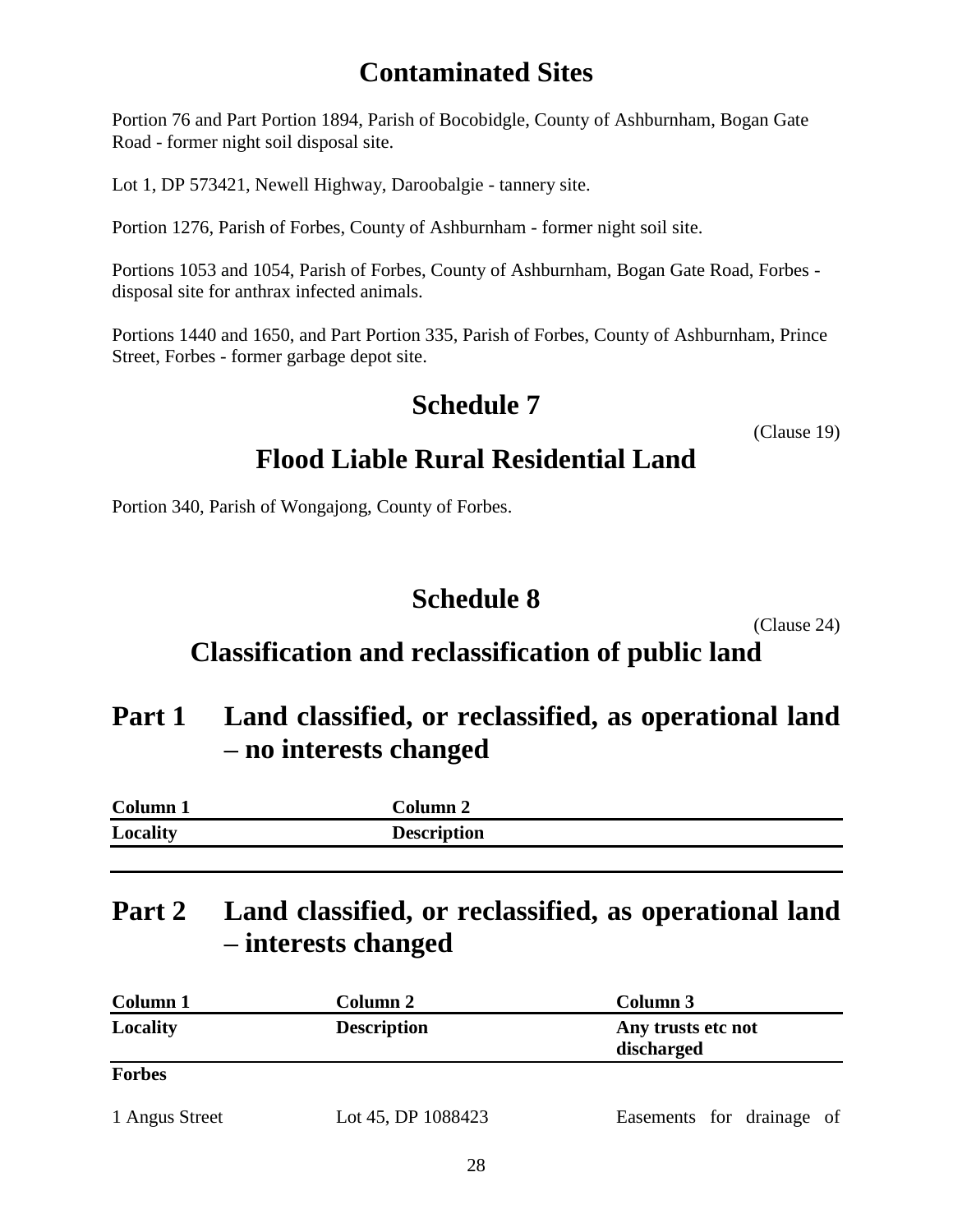water and overhead power lines and restrictions on the use of land (DP1088423) as noted on Certificate of Title Folio Identifier 45/1088423. 2 Angus Street Lot 44, DP 1088423 Nil. 3 Angus Street Lot 46, DP 1088423 Easements for overhead power lines and restrictions on the use of land (DP1088423) as noted on Certificate of Title Folio Identifier 46/1088423 4 Angus Street Lot 43, DP 1088423 Nil. 6 Angus Street Lot 42, DP 1088423 Nil. 7 Angus Street Lot 48, DP 1088423 Easements for overhead power lines and restrictions on the use of land (DP1088423) as noted on Certificate of Title Folio Identifier 48/1088423. 8 Angus Street Lot 41, DP 1088423 Nil. 9 Angus Street Lot 49, DP 1088423 Easements for overhead power lines and restrictions on the use of land (DP1088423) as noted on Certificate of Title Folio Identifier 49/1088423. 10 Angus Street Lot 40, DP 1088423 Nil. 11 Angus Street Lot 50, DP 1088423 Easements for overhead power lines and restrictions on the use of land (DP1088423) as noted on Certificate of Title Folio Identifier 50/1088423. 12 Angus Street Lot 56, DP 1088423 Easements for overhead power lines and restrictions on the use of land (DP1088423) as noted on Certificate of Title Folio

Identifier 56/1088423.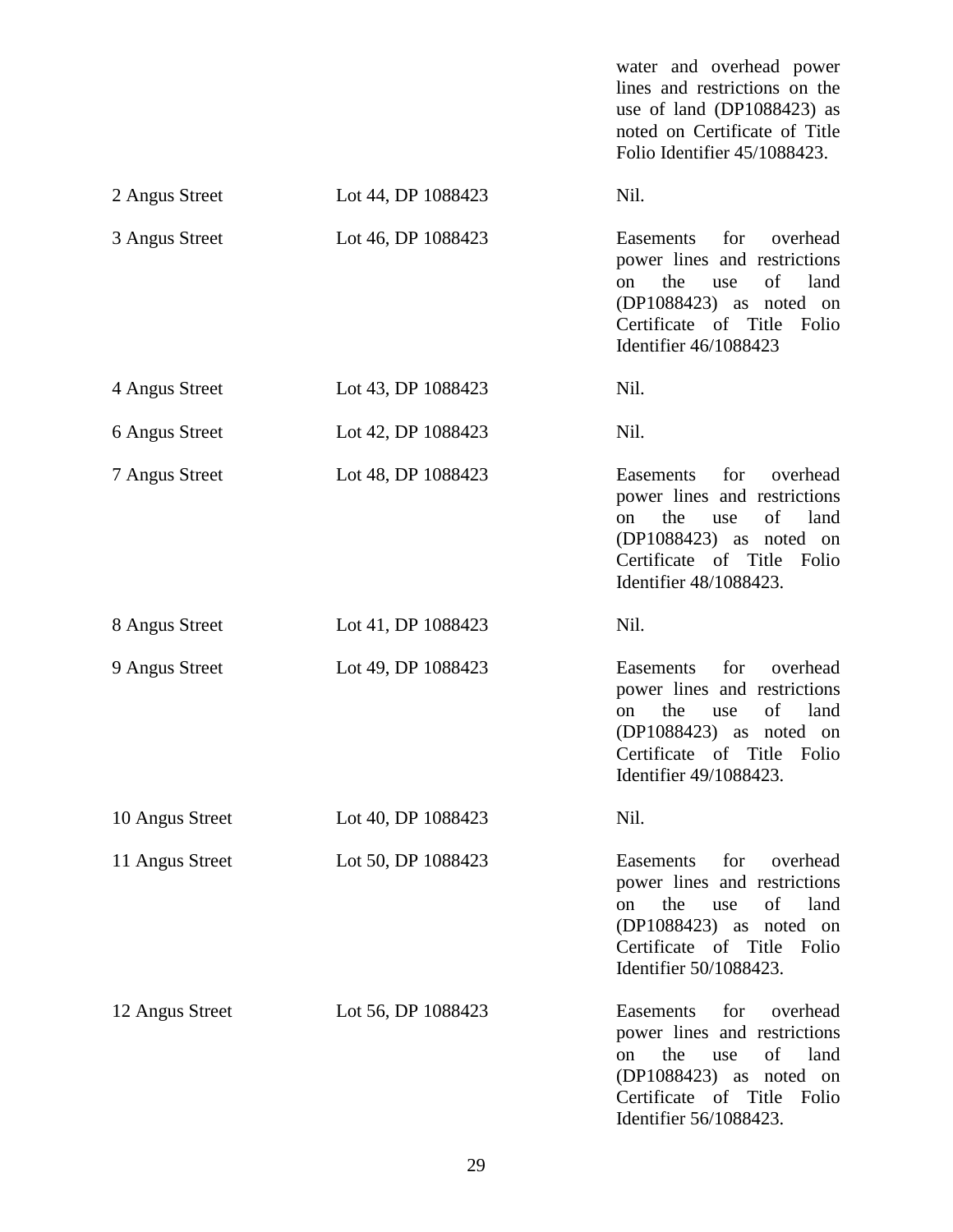| 13 Angus Street                                   | Lot 51 DP 1088423              | for overhead<br>Easements<br>power lines and restrictions<br>of<br>land<br>the<br>use<br><sub>on</sub><br>$(DP1088423)$ as noted on<br>Certificate of Title<br>Folio<br>Identifier 51/1088423. |
|---------------------------------------------------|--------------------------------|------------------------------------------------------------------------------------------------------------------------------------------------------------------------------------------------|
| 15 Angus Street                                   | Lot 52, DP 1088423             | for<br>Easements<br>overhead<br>power lines and restrictions<br>of<br>land<br>the<br>on<br>use<br>$(DP1088423)$ as noted on<br>Certificate of Title<br>Folio<br>Identifier 52/1088423.         |
| 17 Angus Street                                   | Lot 53, DP 1088423             | Easements<br>for<br>overhead<br>power lines and restrictions<br>the<br>of<br>land<br>on<br>use<br>$(DP1088423)$ as noted on<br>Certificate of Title<br>Folio<br>Identifier 53/1088423.         |
| Bogan Gate Road                                   | Lot 46, DP 1087508             | for<br>overhead<br>Easements<br>power lines and restrictions<br>the<br>of<br>land<br>use<br>on<br>(DP1087508) as noted on<br>Certificate of Title<br>Folio<br>Identifier 46/1087508.           |
| 36 Bogan Gate Road                                | Lot 1, DP 542680               | Nil.                                                                                                                                                                                           |
| 39 Browne Street                                  | Lot 5, DP 758418               | Nil.                                                                                                                                                                                           |
| 7 Harold Street                                   | Lot 21, DP 879550              | Nil.                                                                                                                                                                                           |
| 4 Hill Street                                     | Lots 1 & 1A, Sec 57, DP 758108 | Nil.                                                                                                                                                                                           |
| Landrace Road                                     | Lot 33, DP 1041213             | Nil.                                                                                                                                                                                           |
| 2 Limousin Street                                 | Lot 55, DP 1088423             | Nil.                                                                                                                                                                                           |
| 4 Limousin Street                                 | Lot 54, DP 1088423             | Nil.                                                                                                                                                                                           |
| Newell Highway and Back<br>Yamma Road (corner of) | Lots 37, 49 and 50, DP 750154  | Nil.                                                                                                                                                                                           |
| 22-36 Parkes Road                                 | Lots 1536 and 1624, DP 750158  | <b>Nil</b>                                                                                                                                                                                     |
| Unit 1, 4B Prince Street                          | Lot 3, SP 285915               | Nil                                                                                                                                                                                            |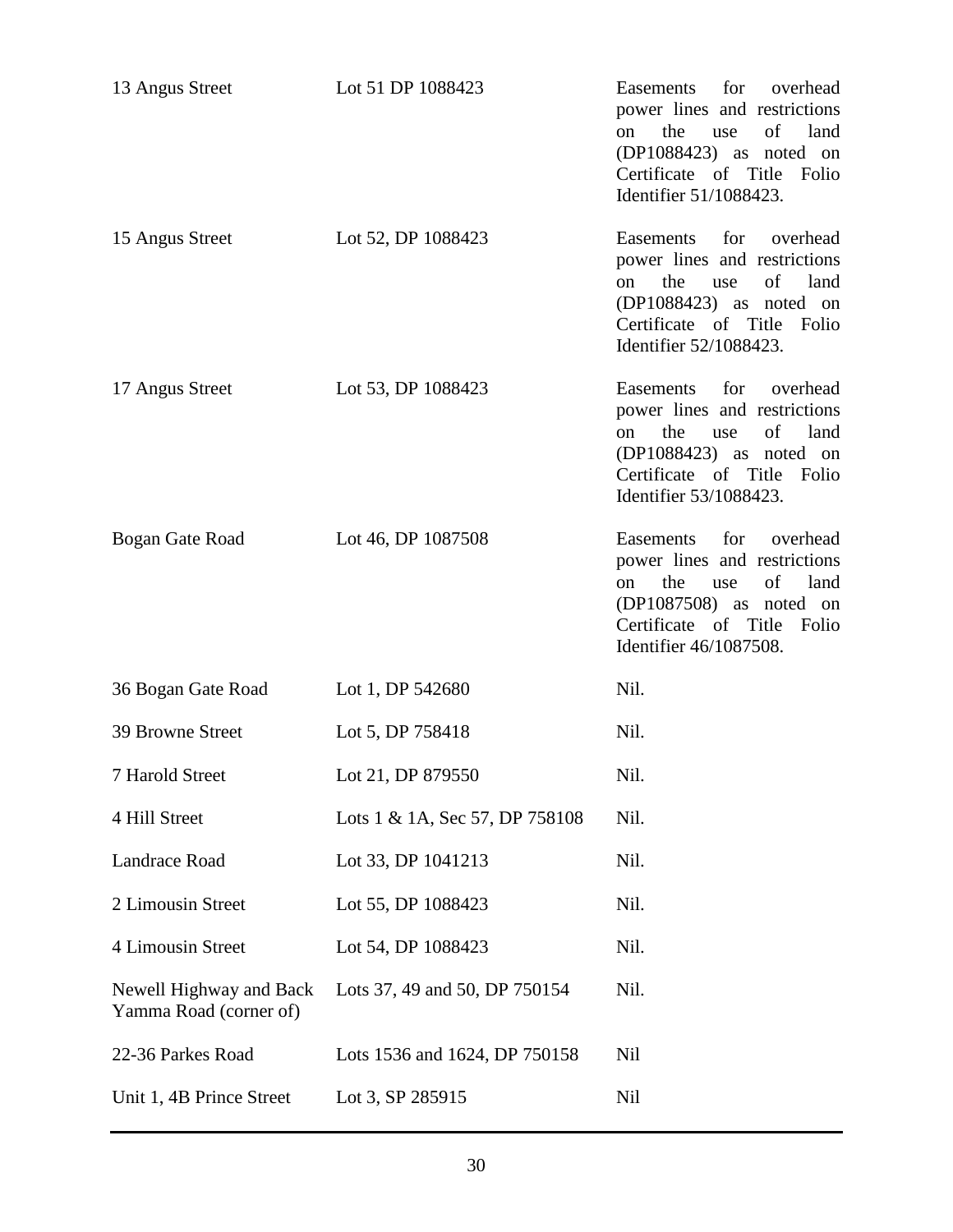| Unit 2, 4B Prince Street | Lot 4, SP 285915   | Nil                                                                                                                                                                                 |
|--------------------------|--------------------|-------------------------------------------------------------------------------------------------------------------------------------------------------------------------------------|
| Unit 1, 24 Union Street  | Lot 1, SP 37775    | Nil                                                                                                                                                                                 |
| Unit 2, 24 Union Street  | Lot 2, SP 37775    | Nil                                                                                                                                                                                 |
| Unit 3, 24 Union Street  | Lot 3, SP 37775    | Nil                                                                                                                                                                                 |
| Unit 4, 24 Union Street  | Lot 4, SP 37775    | Nil                                                                                                                                                                                 |
| Unit 5, 24 Union Street  | Lot 5, SP 37775    | Nil                                                                                                                                                                                 |
| Unit 6, 24 Union Street  | Lot 6, SP 37775    | Nil                                                                                                                                                                                 |
| Unit 7, 24 Union Street  | Lot 7, SP 37775    | <b>Nil</b>                                                                                                                                                                          |
| Unit 8, 24 Union Street  | Lot 8, SP 37775    | Nil                                                                                                                                                                                 |
| Unit 9, 24 Union Street  | Lot 9, SP 37775    | <b>Nil</b>                                                                                                                                                                          |
| Warrul Road              | Lot 8, DP 1033533  | Nil.                                                                                                                                                                                |
| <b>Woolshed Road</b>     | Lot 1363, DP750158 | <b>Nil</b>                                                                                                                                                                          |
| 85 York Street           | Lot 35, DP1087508  | Easement for drainage<br>of<br>(DP1087508)<br>and<br>water<br>restrictions on the use of land<br>(DP1087508) as noted on<br>Certificate of Title<br>Folio<br>Identifier 35/1087508. |
| 87 York Street           | Lot 36, DP1087508  | Easement for multipurpose<br>electrical installation and<br>restrictions on the use of land<br>(DP1087508) as noted on<br>Certificate of Title Folio<br>Identifier 36/1087508.      |
| 91 York Street           | Lot 38, DP1087508  | Restrictions on the use of<br>land (DP1087508) as noted<br>on Certificate of Title Folio<br>Identifier 38/1087508.                                                                  |
| 93 York Street           | Lot 39, DP1087508  | Restrictions on the use of<br>land (DP1087508) as noted<br>on Certificate of Title Folio<br>Identifier 39/1087508.                                                                  |
| 95 York Street           | Lot 40, DP1087508  | Restrictions on the use of<br>land (DP1087508) as noted                                                                                                                             |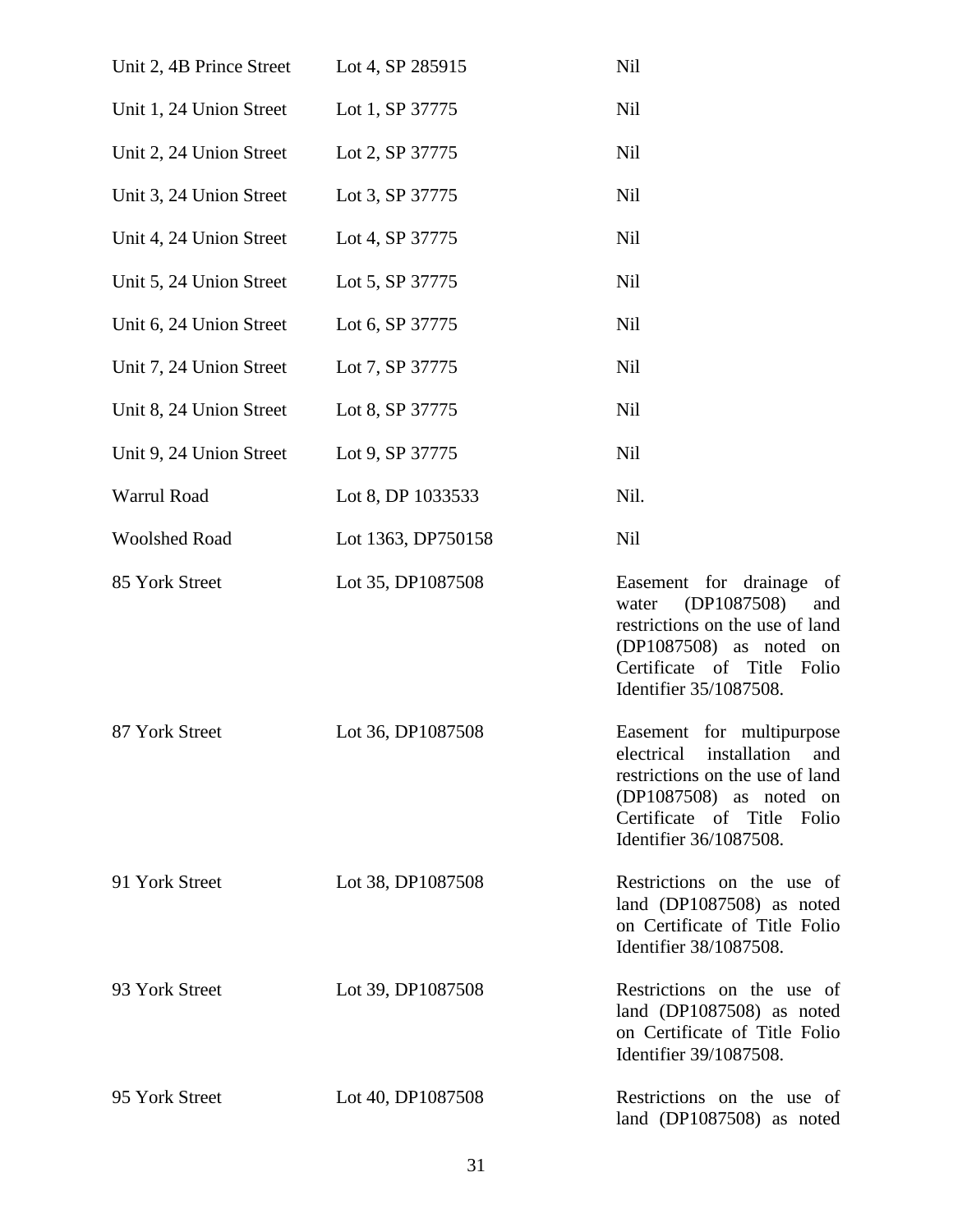|                 |                   | on Certificate of Title Folio<br>Identifier $40/1087508$ .                                                         |
|-----------------|-------------------|--------------------------------------------------------------------------------------------------------------------|
| 99 York Street  | Lot 42, DP1087508 | Restrictions on the use of<br>land (DP1087508) as noted<br>on Certificate of Title Folio<br>Identifier 42/1087508. |
| 105 York Street | Lot 45, DP1087508 | Restrictions on the use of<br>land (DP1087508) as noted<br>on Certificate of Title Folio<br>Identifier 45/1087508. |
| 14 Young Street | Lot 1 DP502029    | Nil                                                                                                                |

### **Part 3 Land classified, or reclassified, as community land**

| Column 1 | <b>Column 2</b>    |
|----------|--------------------|
| Locality | <b>Description</b> |

### **Notes**

----------

### **Table of Provisions**

#### **Part 1 – Preliminary**

- 1. Citation;
- 2. Aims, objectives, etc.;
- 3. Land to which this plan applies;
- 4. Relationship to other planning instruments;
- 5. Interpretation;
- 6. Adoption of model provisions;
- 7. Consent authority;

#### **Part 2 – General Restriction on Development of Land**

- 8. Zones indicated on the map;
- 9. Zone objectives and development control table;

#### **Part 3 – Special Provisions**

- 9A. What is exempt and complying development;
- 10. Flooding Existing parcels in Zone No.7;
- 11. Subdivision, generally;
- 12 Subdivision within Zone No.1(a);
- 13. Dwelling-houses within Zone No.1(a);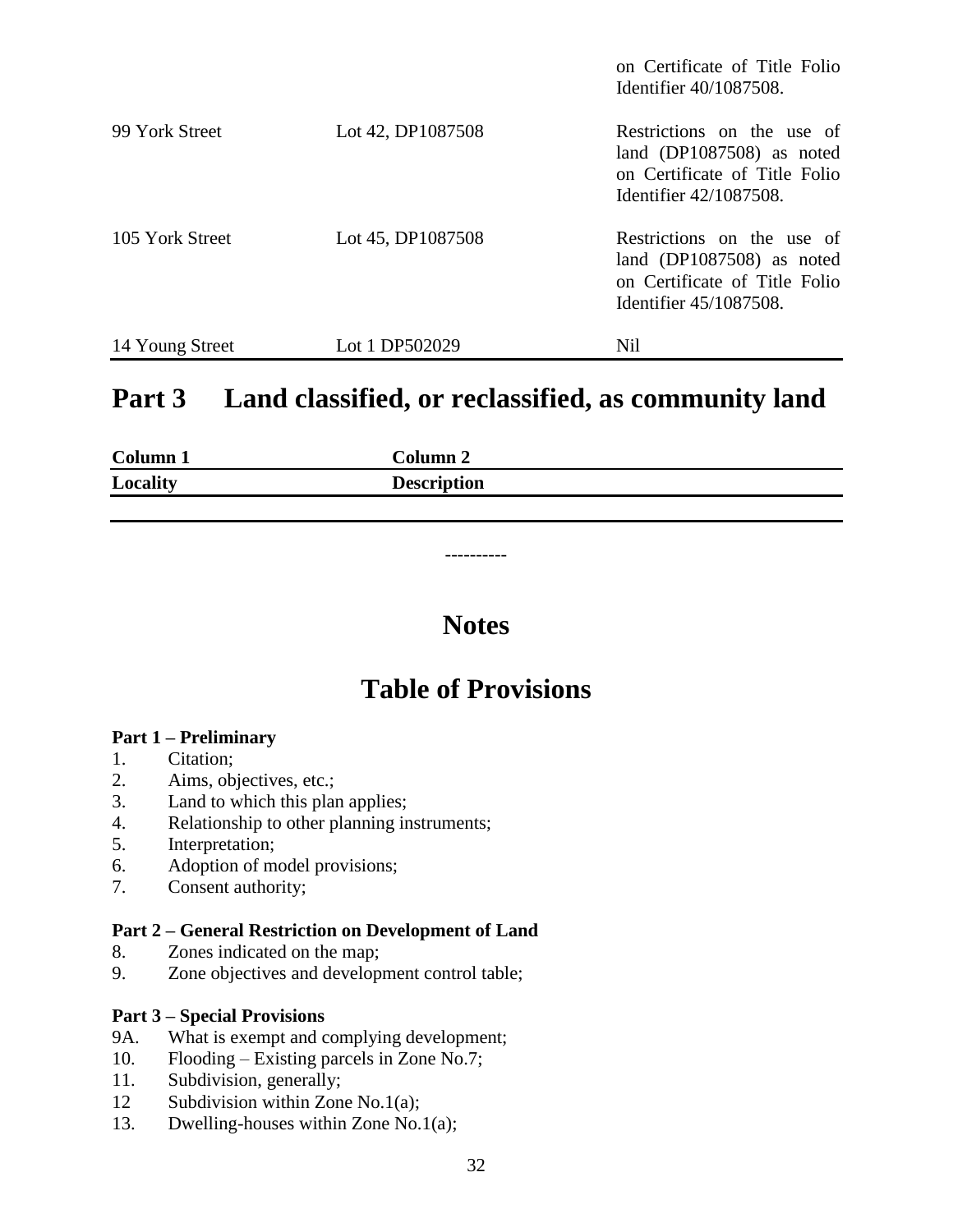- 13A. Dwelling entitlements on existing concessional lots
- 14. Development on main and arterial roads;
- 15. Dual occupancy;
- 16. Advertising of certain development applications;
- 17. Residential housing;
- 18. Community use of school facilities;
- 19. Rural Residential Zone No.1(c);
- 20. Advertising structures on rural land;
- 21. Recreation areas;
- 22. Development for certain additional purposes;
- 23. Contaminated land.
- 24. Classification and Reclassification of public land

#### **Schedules**

- Schedule 1 Professionally qualified practitioners.
- Schedule 2 Shops allowed in residential zone.
- Schedule 3 Parcels within Zone No.7.
- Schedule 4 Main or arterial roads.
- Schedule 5 Development for certain additional purposes.
- Schedule 6 Contaminated sites.
- Schedule 7 Flood liable rural residential land.
- Schedule 8 Classification and reclassification of public land

### **Historical Notes**

#### **Schedule of Amendments**

*Forbes Local Environmental Plan 1986* published in Government Gazette (GG) No. 186 of 5.12.1986, p 5960 (see also Gazette No. 65 of 10.4.1987, p 1897) and amended by:

*Forbes Local Environmental Plan 1986 (Amendment No. 1)(*GG No. 48 of 22.3.1991, p 2330),

*Forbes Local Environmental Plan 1986 (Amendment No. 4)(*GG No. 135 of 13.11.1992, p 8239),

*Forbes Local Environmental Plan 1986 (Amendment No. 2)(G*G No. 65 of 25.6.1993, p 3228),

*Forbes Local Environmental Plan 1986 (Amendment No. 5)(G*G No. 24 of 21.1.1994, p 263),

*Forbes Local Environmental Plan 1986 (Amendment No. 6)(*GG No. 143 of 6.12.1996, p 7953),

*Forbes Local Environmental Plan 1986 (Amendment No. 8)(G*G No. 114 of 24.10.1997, p 8714),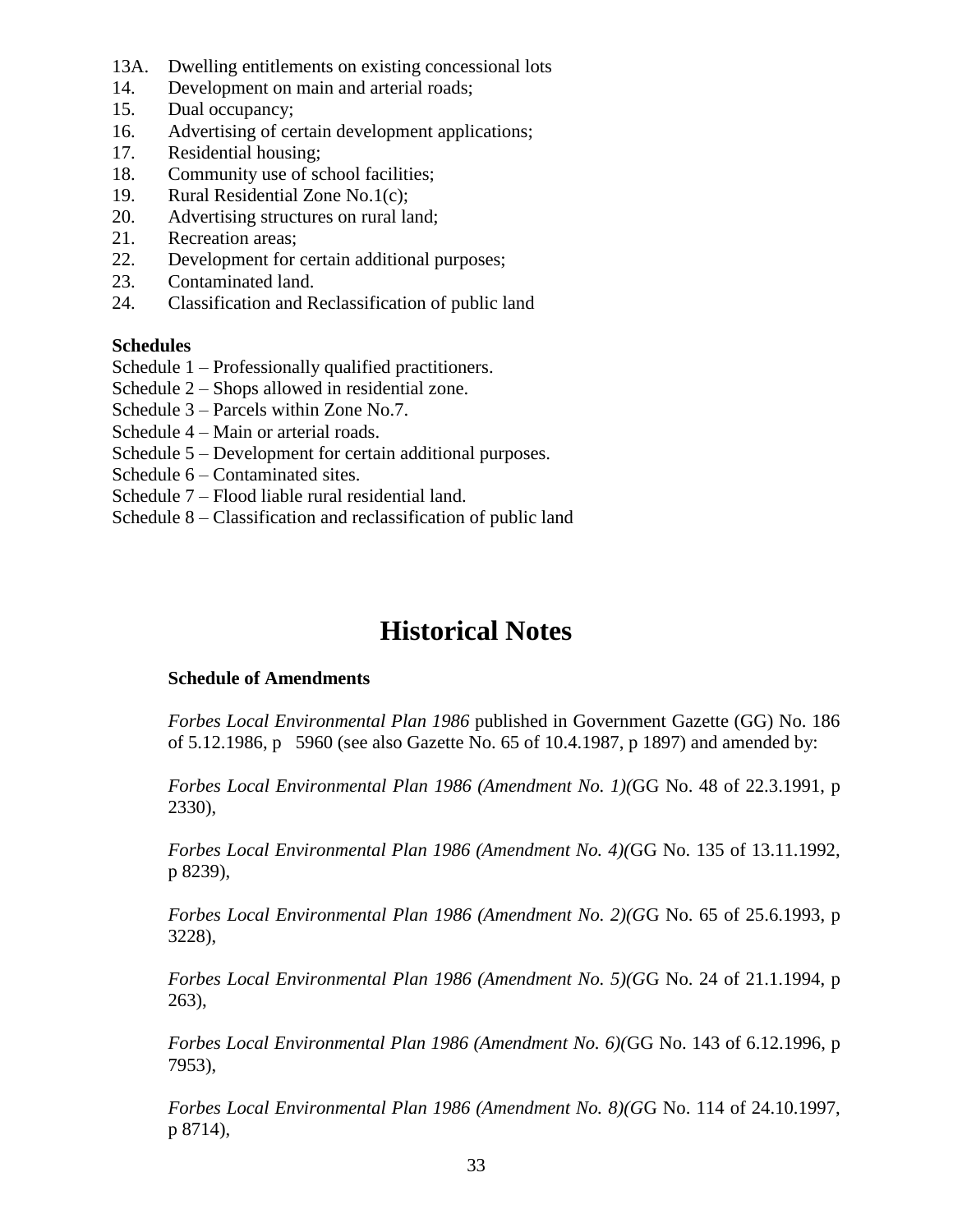*Forbes Local Environmental Plan 1986 (Amendment No. 10)--Exempt and Complying Development* (GG No. 25 of 18.2.2000, p 1193)

*Forbes Local Environmental Plan 1986 (Amendment No. 9)* (GG No. 88 of 14.7.2000, p 6333)

*Forbes Local Environmental Plan 1986 (Amendment No. 11)* (GG No. 57 of 8.3.2002, p 1509)

*State Environmental Planning Policy (Rural Lands) 2008* (GGNo.50 of 9.05.2008, p 3734)

*Forbes Local Environmental Plan 1986 (Amendment No. 14)* (GG No. 130 of 10.10.2008, p 9905)

|  | Forbes Local Environmental Plan 1986 (Amendment No 15); LW 21.4.2011. |  |  |  |  |
|--|-----------------------------------------------------------------------|--|--|--|--|
|  |                                                                       |  |  |  |  |

Forbes Local Environmental Plan 1986 (Amendment No 16); LW 09.03.2012.

#### **Table of Amendments**

| Cl <sub>5</sub>          | Am 13.11.1992; 25.6.1993; 21.1.1994; 6.12.1996; 24.10.1997;<br>14.7.2000; 8.3.2002; 9.5.2008; 2011 (201), cl 4; 2012<br>LW09.03.2012. |
|--------------------------|---------------------------------------------------------------------------------------------------------------------------------------|
| Cl <sub>9</sub><br>Table | Am 25.6.1993; 18.2.2000; 09.03.2012.                                                                                                  |
| Cl12                     | Am 9.5.2008                                                                                                                           |
| Cl13                     | Am 9.5.2008                                                                                                                           |
| Cl <sub>13A</sub>        | Ins 9.5.2008                                                                                                                          |
| Cl 9A                    | Ins 18.2.2000.                                                                                                                        |
| Cl 19                    | Am13.11.1992; 25.6.1993.                                                                                                              |
| Cl 22                    | Ins 22.3.1991.                                                                                                                        |
| Cl <sub>23</sub>         | Ins 25.6.1993.                                                                                                                        |
| Cl 24                    | Ins 10.10.2008.                                                                                                                       |
| Sch 5                    | Ins 22.3.1991; Am 25.6.1993.                                                                                                          |
| Sch 6                    | Ins 25.6.1993.                                                                                                                        |